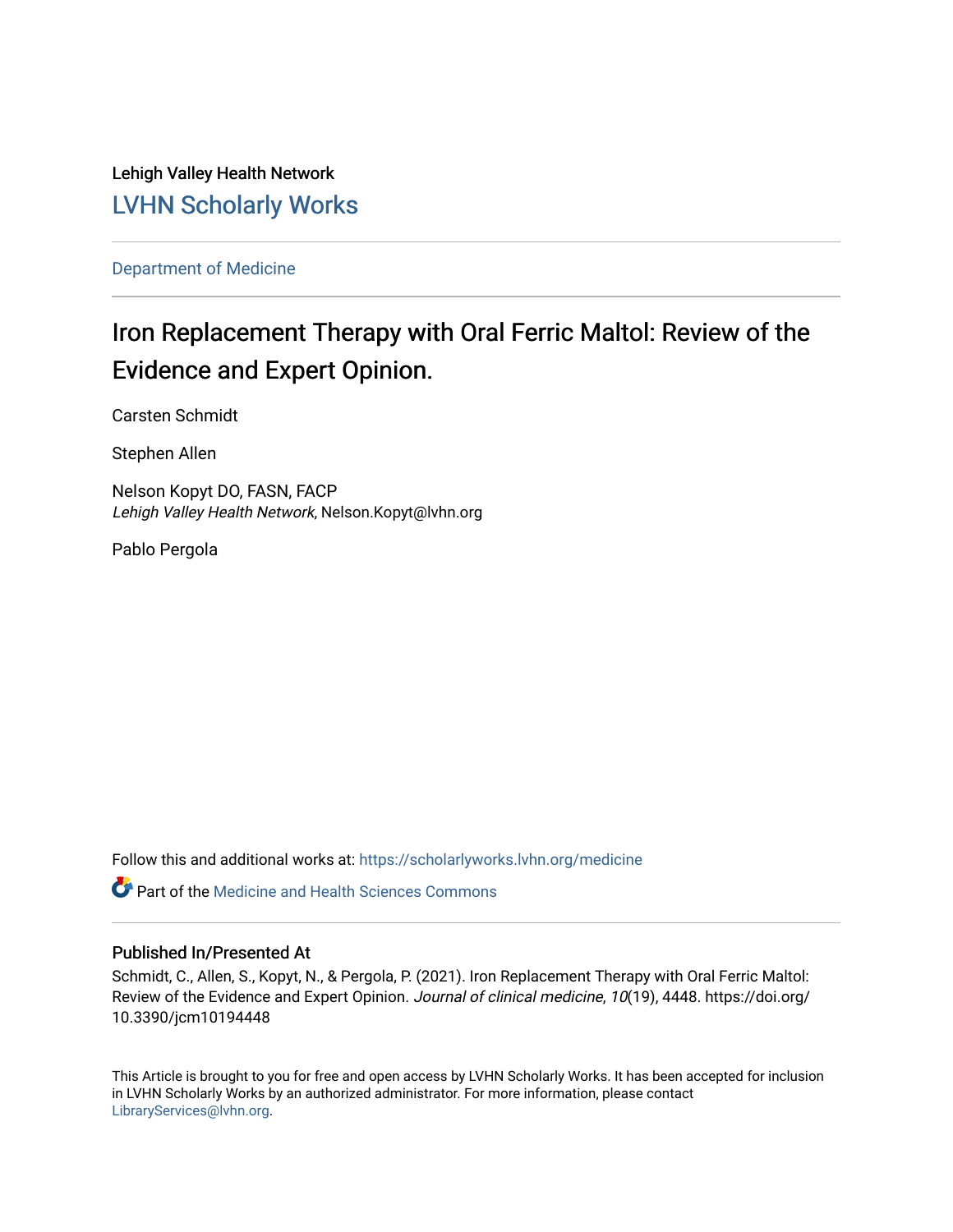



# *Review* **Iron Replacement Therapy with Oral Ferric Maltol: Review of the Evidence and Expert Opinion**

**Carsten Schmidt 1,2,\*, Stephen Allen <sup>3</sup> [,](https://orcid.org/0000-0001-6675-249X) Nelson Kopyt <sup>4</sup> and Pablo Pergola <sup>5</sup>**

- <sup>1</sup> Medical Clinic II, Department of Gastroenterology, Hepatology, Endocrinology, Diabetology and Infectious Diseases, Klinikum Fulda, Pacelliallee 4, 36043 Fulda, Germany
- <sup>2</sup> Medical Faculty, Friedrich Schiller University, 07747 Jena, Germany<br><sup>3</sup> Department of Clinical Sciences, Liverpool School of Tropical Media
- <sup>3</sup> Department of Clinical Sciences, Liverpool School of Tropical Medicine, Pembroke Place,
- Liverpool L3 5QA, UK; stephen.allen@lstmed.ac.uk
- <sup>4</sup> Department of Medicine, Division of Nephrology, Lehigh Valley Hospital, 1230 S Cedar Crest Boulevard, Suite 301, Allentown, PA 18103, USA; nkopyt@gmail.com
- <sup>5</sup> Renal Associates PA, 1123 N Main Av., Suite 120, San Antonio, TX 78212, USA; ppergola@raparesearch.com
- **\*** Correspondence: carsten.schmidt@klinikum-fulda.de; Tel.: +49-(0)661-845421

**Abstract:** Iron deficiency is the most common cause of anemia globally and is frequently reported in patients with underlying inflammatory conditions, such as inflammatory bowel disease (IBD) and chronic kidney disease (CKD). Ferric maltol is a new oral iron replacement therapy designed to optimize iron absorption while reducing the gastrointestinal adverse events associated with unabsorbed free iron. Ferric maltol has been studied in clinical trials involving almost 750 adults and adolescents with iron-deficiency anemia associated with IBD, CKD, and other underlying conditions, and it has been widely used in clinical practice. It is approved for the treatment of adults with iron deficiency with or without anemia, independent of the underlying condition, and is commercially available in Europe and the United States. We review the published evidence for ferric maltol, which demonstrates consistent and clinically meaningful improvements in hemoglobin and measures of iron availability (ferritin and transferrin saturation) and shows that it is well-tolerated over longterm treatment for up to 64 weeks—an important consideration in patients with chronic underlying conditions such as IBD and CKD. We believe that ferric maltol is an effective, convenient, and well-tolerated treatment option for iron deficiency and iron-deficiency anemia, especially when long-term management of chronic iron deficiency is required. Writing support was provided by Shield Therapeutics (Gateshead, UK).

**Keywords:** adult; anemia; chronic kidney disease; ferric maltol; hemoglobin; inflammatory bowel disease; iron deficiency; pediatric; pulmonary hypertension; tolerability

#### **1. Introduction**

Iron deficiency refers to any situation in which there is insufficient iron available in the body to meet physiologic needs. It is the most common nutritional disorder in humans, accounting for around 50% of the estimated 2.2 billion cases of anemia (low hemoglobin) worldwide [\[1–](#page-13-0)[4\]](#page-13-1). Absolute iron deficiency can develop as a result of malnutrition, malabsorption, or blood loss. Inflammatory bowel disease (IBD) is further complicated by absolute iron deficiency due to chronic gastrointestinal blood loss and impaired iron absorption across the damaged bowel mucosa, as well as inflammation-associated (hepcidinmediated) downregulation of iron absorption [\[5\]](#page-13-2). In addition, inflammatory disorders such as IBD and chronic kidney disease (CKD) may result in functional iron deficiency, with impaired iron absorption and release from storage proteins resulting in inappropriate iron availability to meet metabolic demands, such as erythropoiesis [\[4](#page-13-1)[,6\]](#page-13-3).

Iron deficiency adversely affects overall health and well-being, even before the develop-ment of anemia [\[7](#page-13-4)[–12\]](#page-13-5). Iron deficiency, with or without anemia, is associated with fatigue,



**Citation:** Schmidt, C.; Allen, S.; Kopyt, N.; Pergola, P. Iron Replacement Therapy with Oral Ferric Maltol: Review of the Evidence and Expert Opinion. *J. Clin. Med.* **2021**, *10*, 4448. [https://doi.org/](https://doi.org/10.3390/jcm10194448) [10.3390/jcm10194448](https://doi.org/10.3390/jcm10194448)

Academic Editor: Giacomo Garibotto

Received: 17 August 2021 Accepted: 23 September 2021 Published: 28 September 2021

**Publisher's Note:** MDPI stays neutral with regard to jurisdictional claims in published maps and institutional affiliations.



**Copyright:** © 2021 by the authors. Licensee MDPI, Basel, Switzerland. This article is an open access article distributed under the terms and conditions of the Creative Commons Attribution (CC BY) license (https:/[/](https://creativecommons.org/licenses/by/4.0/) [creativecommons.org/licenses/by/](https://creativecommons.org/licenses/by/4.0/) 4.0/).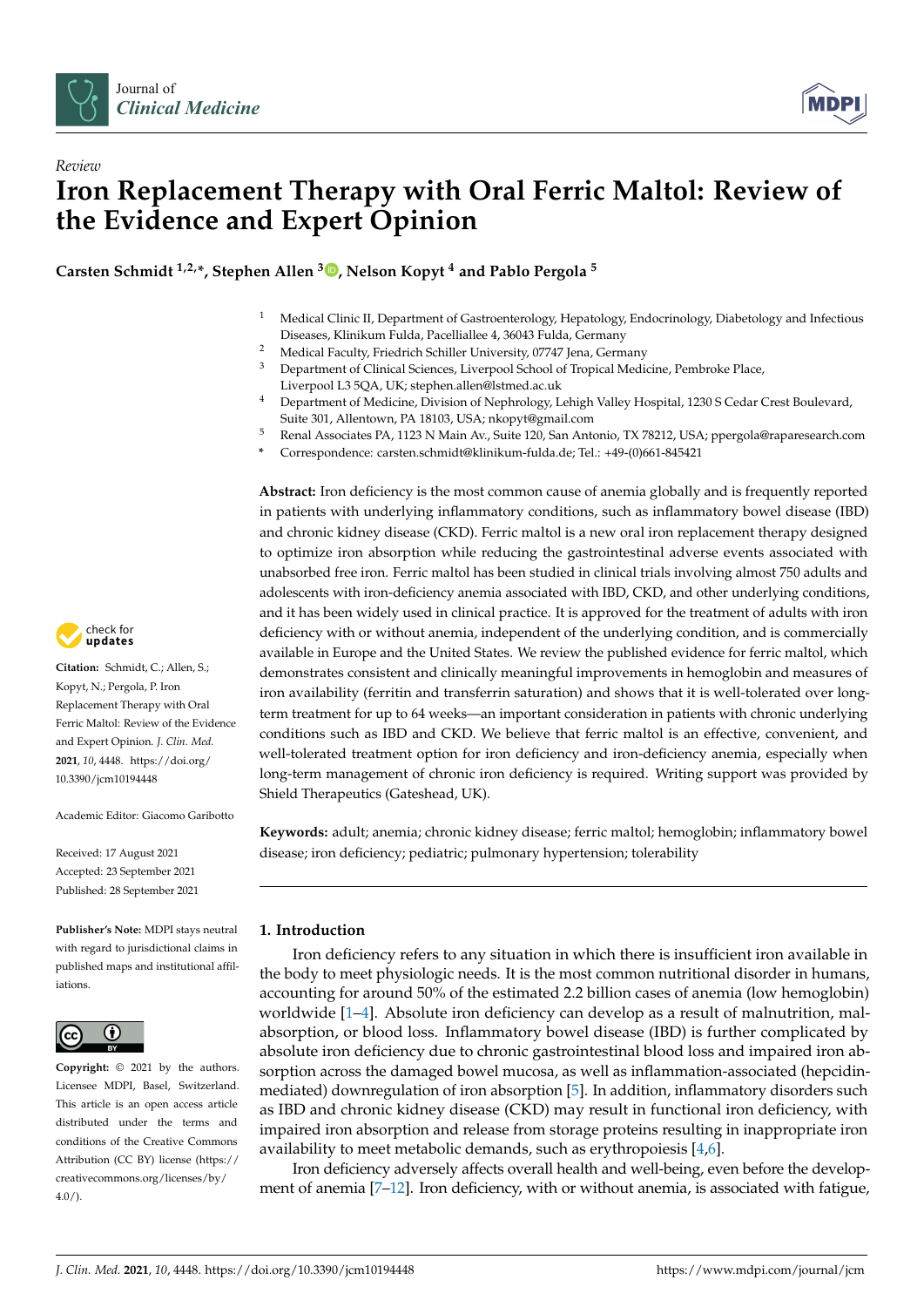impaired physical and cognitive function, headache, tachycardia, and dyspnea [\[7–](#page-13-4)[17\]](#page-13-6), with resulting adverse impacts on daily activities, productivity, quality of life, and any additional underlying illnesses [\[7](#page-13-4)[–15,](#page-13-7)[18\]](#page-13-8). The wide-ranging effects of iron deficiency reflect the crucial role that iron plays in oxygen transport, enzymatic reactions, cellular processes, immunity, and cognitive function [\[4,](#page-13-1)[19,](#page-13-9)[20\]](#page-13-10).

Iron absorption, transport, storage, and use are normally tightly regulated, with daily small losses in the urine, feces, or sweat replaced by iron in the diet [\[6\]](#page-13-3). Once absorbed, most iron is incorporated into hemoglobin in erythrocytes, while some is converted to myoglobin in muscle tissue. Iron that is not immediately needed can be stored in ferritin or hemosiderin [\[21–](#page-13-11)[23\]](#page-13-12). The transport of iron from cell to cell is achieved via iron transporter mechanisms, including ferroportin, which mediates iron transport out of the cell from the cytoplasm across the cell membrane; transferrin, which binds iron in the plasma for delivery to tissues; and transferrin receptors on cell surfaces, which allow the iron to be internalized [\[6](#page-13-3)[,21](#page-13-11)[,23\]](#page-13-12). Ferroportin activity is regulated by hepcidin in response to the body's iron requirements: in the presence of high iron levels, hepcidin is upregulated, binding to ferroportin to stimulate degradation of the transport protein, thereby preventing the movement of iron out of the cell and reducing the amount of available iron [\[6,](#page-13-3)[22,](#page-13-13)[23\]](#page-13-12). Hepcidin production is also stimulated by cytokines, resulting in the low availability of iron in inflammatory conditions [\[21–](#page-13-11)[23\]](#page-13-12). In patients with kidney dysfunction, such as CKD without dialysis, renal clearance of hepcidin is impaired, thus also resulting in the accumulation of hepcidin and contributing to the ongoing disruption of iron absorption and recycling [\[22\]](#page-13-13).

Low hemoglobin levels (<13  $g/dL$  in men, <12  $g/dL$  in nonpregnant women and children aged  $>11$  years,  $<11$  g/dL in pregnant women and younger children [\[1\]](#page-13-0)) may indicate insufficient iron available for erythropoiesis (i.e., anemia). In addition, the molecules involved in iron regulation are used as markers of iron availability and iron deficiency. Ferritin is upregulated in the presence of iron [\[21\]](#page-13-11); thus, high concentrations may indicate high iron availability, whereas low concentrations (e.g.,  $\langle 15 \mu g/L$  in adults) reliably indicate iron deficiency  $[4,6]$  $[4,6]$ . As ferritin is upregulated in inflammatory conditions such as IBD or CKD [\[21\]](#page-13-11), a higher cut-off may be required (e.g.,  $\langle 30 \text{ or } \langle 100 \mu g/L \rangle$  to define iron deficiency [\[4,](#page-13-1)[6,](#page-13-3)[24\]](#page-13-14). Transferrin molecules have two iron-binding sites, but typically the average proportion of overall binding sites occupied (termed transferrin saturation (TSAT)) is 30–50%; a TSAT of  $\leq$ 20% indicates low iron availability and can be used to diagnose iron deficiency, particularly in the presence of low ferritin levels [\[4](#page-13-1)[,19,](#page-13-9)[21\]](#page-13-11).

#### **2. Iron Replacement Therapy**

In patients with iron-deficiency anemia, and in many of those with iron deficiency alone, iron replacement therapy is required in order to support physiologic processes and maintain quality of life, cognitive functioning, and the ability to complete daily activities. It has been estimated that 500 mg of absorbed iron are needed to raise hemoglobin levels by  $2 g/dL$ , which is generally accepted as a meaningful increase in patients with anemia [\[24\]](#page-13-14); this amount can be delivered as a single intravenous (IV) iron infusion or as daily oral iron taken for  $\geq$ 4 weeks [\[25](#page-13-15)[,26\]](#page-13-16). However, although this amount of iron addresses the immediate needs of patients with anemia, it may not replenish the body's iron stores sufficiently to overcome chronic iron deficiency. Particularly in patients with underlying inflammatory diseases, longer-term iron replacement therapy is required to raise and maintain iron stores physiologically, alongside the correction or control of the underlying condition to minimize further loss of iron [\[5,](#page-13-2)[26\]](#page-13-16).

Oral iron replacement therapy, usually in the form of ferrous salts, offers convenience in terms of low cost and easy administration [\[27\]](#page-13-17). However, the effectiveness of many oral formulations may be reduced by limited bioavailability, particularly in patients with underlying inflammatory conditions, because only 10–20% of iron from oral ferrous formulations is estimated to be absorbed [\[25](#page-13-15)[,28\]](#page-13-18). Unabsorbed iron can form reactive hydroxyl radicals in the gut [\[26](#page-13-16)[,29–](#page-13-19)[32\]](#page-14-0), leading to mucosal irritation or damage [\[26,](#page-13-16)[29](#page-13-19)[,32–](#page-14-0)[36\]](#page-14-1). The resulting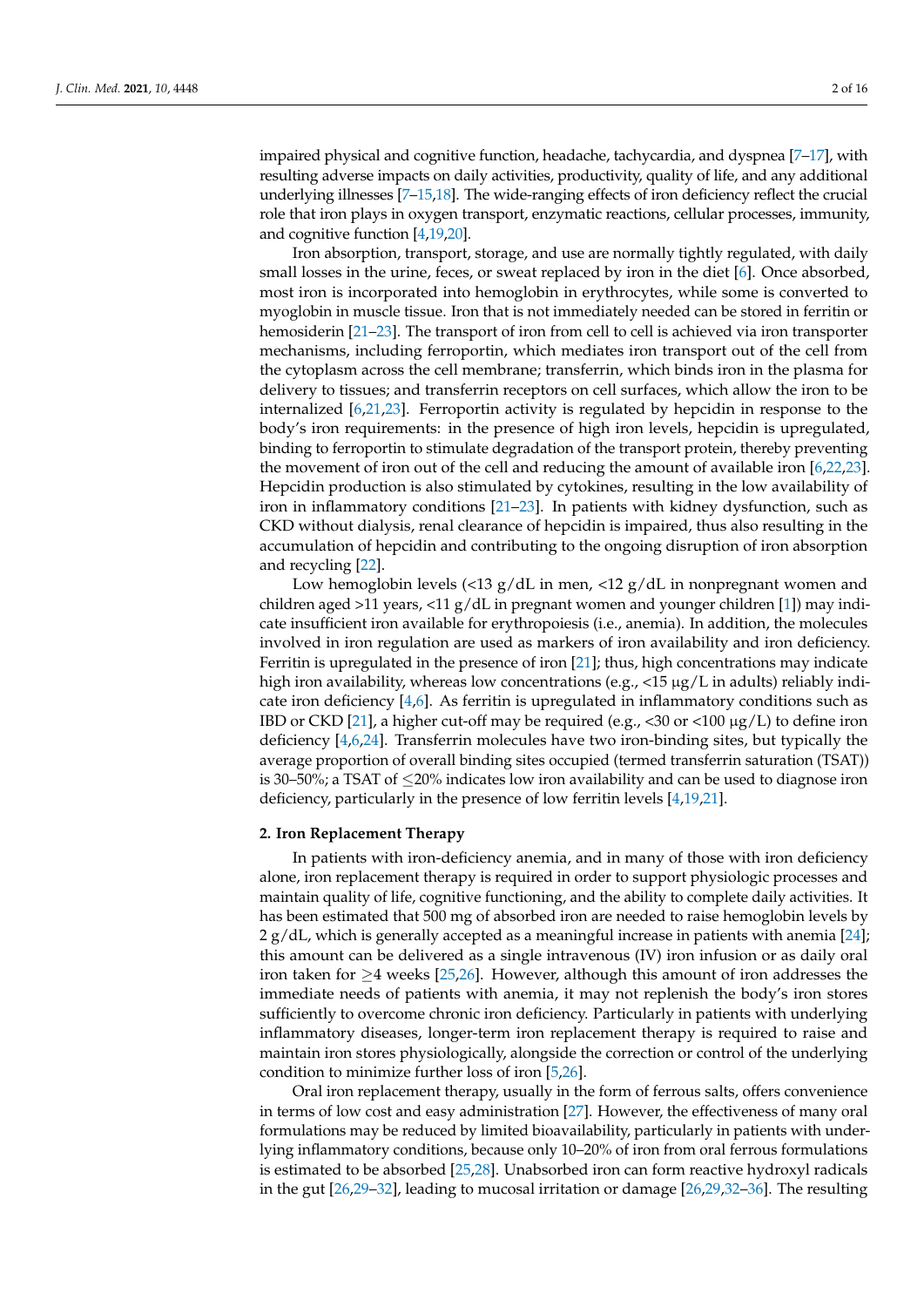gastrointestinal adverse events, such as nausea, epigastric discomfort, and constipation, may reduce patients' willingness to continue treatment [\[25](#page-13-15)[,26](#page-13-16)[,28](#page-13-18)[,30](#page-14-2)[,35](#page-14-3)[,36\]](#page-14-1). Unabsorbed iron may also affect the gut microbiome [\[26](#page-13-16)[,30](#page-14-2)[,32](#page-14-0)[,36](#page-14-1)[–39\]](#page-14-4) and can trigger disease flares in patients with IBD [\[26,](#page-13-16)[31](#page-14-5)[,33,](#page-14-6)[36](#page-14-1)[,37\]](#page-14-7). Absorption may be improved if treatment is taken with ascorbic acid or on an empty stomach to increase or maintain gastrointestinal acidity [\[26,](#page-13-16)[36\]](#page-14-1). Tolerability may be improved with concurrent food intake, lower doses, or longer intervals between dosing, although the correction of iron deficiency may be slower as a result [\[25,](#page-13-15)[26,](#page-13-16)[28,](#page-13-18)[36\]](#page-14-1). The World Health Organization recommends a maximum oral dosage of elemental iron of 60 mg per day [\[40\]](#page-14-8), equivalent to approximately 325 mg of ferrous sulfate.

Intravenous iron offers rapid iron replacement by bypassing endogenous iron uptake mechanisms in the gut and is thus useful in patients with significant iron depletion requiring rapid replacement [\[41\]](#page-14-9). In terms of immediate iron replacement, IV iron is more effective than oral iron, but there is limited evidence on the long-term impact of IV versus oral iron on healthcare resource use, adverse events, and patients' quality of life [\[42\]](#page-14-10). When using IV iron, physicians must consider the higher cost and resource requirements compared with oral irons. Administration of IV iron may require a hospital or clinic setting, and there are small but potentially serious risks of anaphylaxis, hypophosphatemia, and iron overload (particularly in the presence of functional iron deficiency, when effective processing of available iron is disrupted) [\[36,](#page-14-1)[43,](#page-14-11)[44\]](#page-14-12).

An easy-to-use oral iron therapy with good absorption and low risk of gastrointestinal adverse events would minimize the burden of treatment on patients requiring long-term iron replacement. Various alternatives to oral ferrous iron formulations have been developed, including polysaccharide–ferric iron complexes, sucrosomial iron, sodium feredate, ferric citrate, and ferric maltol [\[27,](#page-13-17)[45](#page-14-13)[–47\]](#page-14-14).

#### **3. Ferric Maltol**

Ferric maltol was rationally designed to optimize the absorption and tolerability of oral iron [\[48\]](#page-14-15). It has been approved by the European Medicines Agency, SwissMedic, and the US Food and Drug Administration and is commercially available in Europe and the United States for the treatment of adults with iron deficiency, with or without anemia. Regulatory approval was based on a comprehensive program of research, including clinical trials in a variety of settings in adults (IBD, CKD, and pulmonary hypertension). The absorption of iron from ferric maltol has also been investigated in adolescents (aged 10–17 years). To review the evidence base for ferric maltol, we searched PubMed and Google Scholar for articles, excluding patents, published up to 31 May 2021, using the free text search strings (ferric maltol) and (ferric trimaltol), with no date or language restrictions. We supplemented the search results with our own articles in development (now peer-reviewed and published) and congress presentations identified by the manufacturer (Shield Therapeutics (UK) Ltd., Gateshead, UK). We identified 34 publications reporting data on ferric maltol (Supplementary Figure S1 in the Supplementary Materials), including 12 reports of preclinical and clinical pharmacology research [\[49](#page-14-16)[–60\]](#page-15-0), 13 reports of clinical efficacy/effectiveness and safety [\[61](#page-15-1)[–73\]](#page-15-2), and 9 reports of health economic or patientreported outcomes (not reviewed further here) [\[74–](#page-15-3)[82\]](#page-16-0). While drafting this article, we identified two additional publications, which we have also summarized below [\[83,](#page-16-1)[84\]](#page-16-2).

#### *3.1. Preclinical and Pharmacology Studies*

#### 3.1.1. Preclinical Evidence

Ferric maltol is a complex of ferric iron and maltol (3-hydroxy-2-methyl-4-pyrone), a naturally occurring sugar derivative found in many food products, which is highly selective for iron [\[49\]](#page-14-16). The iron–maltol complex is stable at a physiologic pH [\[55\]](#page-14-17) and, as shown in vitro and in vivo, remains strongly chelated until the point of absorption in the gut, when the greater affinity of iron for the iron transport receptor promotes dissociation [\[50](#page-14-18)[,51,](#page-14-19)[54\]](#page-14-20). Once dissociated, as demonstrated in vitro, ferric iron is readily transported across the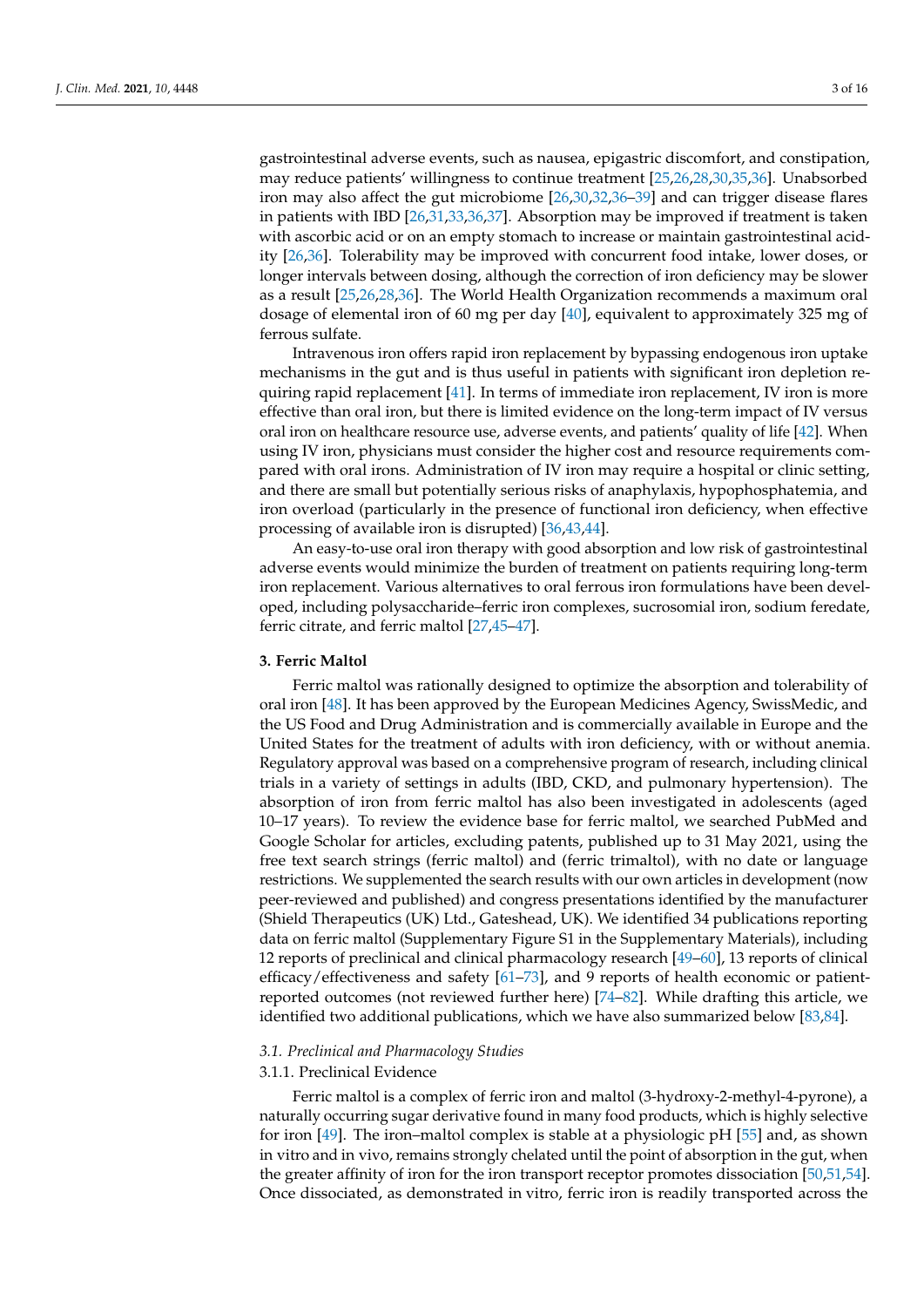gut lumen [\[51\]](#page-14-19). Maltol is separately absorbed, metabolized, and rapidly eliminated in the urine [\[54\]](#page-14-20).

Studies of ferric maltol in rats have demonstrated that the dissociated iron is absorbed even in models of intestinal damage, with a plateauing effect at higher doses in both healthy and damaged guts, indicating saturable absorption [\[49,](#page-14-16)[53\]](#page-14-21). More effective iron absorption from the iron–maltol complex was recorded when iron was in the ferric versus ferrous form [\[49\]](#page-14-16).

Unabsorbed iron remains chelated in the iron–maltol complex until excretion in the feces, thereby potentially reducing the risk of intestinal damage from free iron [\[53\]](#page-14-21). Mice with chemically induced colitis had no change in fecal iron content or colitis features after 10 days of treatment with ferric maltol, whereas fecal iron increased significantly, and features of colitis worsened significantly in mice treated with ferrous sulfate [\[83\]](#page-16-1). Other researchers have cited the presence of fecal iron as a likely factor in the adverse effects of oral ferrous sulfate therapy in humans [\[29,](#page-13-19)[85,](#page-16-3)[86\]](#page-16-4), so these preclinical data in mice indicate a potential mechanism for reduced gastrointestinal toxicity with ferric maltol in clinical use. Furthermore, ferric maltol supplementation was associated with fewer changes in the murine microbiome compared with ferrous sulfate. Fecal samples from humans with iron deficiency also showed no significant change in the microbiome from baseline (pretreatment) following treatment with ferric maltol, whereas many genera changed significantly following treatment with ferrous sulfate [\[83\]](#page-16-1). These data support a potentially protective effect of ferric maltol on the gut microbiome and an avoidance of free iron-induced intestinal damage.

#### 3.1.2. Clinical Pharmacology

In human studies, iron from ferric maltol was at least as well absorbed as ferrous iron, and it was better absorbed from the complex than from simple ferric salts [\[55](#page-14-17)[,56\]](#page-14-22). Iron absorption was increased five-fold when ferric maltol was taken on an empty stomach versus with food [\[87\]](#page-16-5). Ferric maltol showed predictable pharmacokinetics with repeated dosing in adults and adolescents (aged 10–17 years) [\[59](#page-15-4)[,73\]](#page-15-2). Uptake was rapid, with maximum concentrations ( $C_{\text{max}}$ ) of iron in the plasma achieved within 2–3 h after administration in adults with IBD [\[59\]](#page-15-4). In iron-deficient adults, serum iron levels increased substantially following oral administration of ferric maltol, whereas considerably less absorption was seen in iron-replete adults [\[56](#page-14-22)[,57\]](#page-14-23), confirming effective absorption of iron with physiologic control of the uptake to meet the body's needs. Mean ferritin concentrations increased over time, indicating the replenishment of iron stores [\[59\]](#page-15-4).

In adults with IBD, maltol and maltol glucuronide concentrations increased rapidly and dose proportionally in the plasma  $(C_{\text{max}} 1$ –1.5 h post dose); the ligand was rapidly excreted as maltol glucuronide in the urine within 3 h, and no accumulation was seen with repeated dosing [\[59\]](#page-15-4). Similarly, in adolescents (aged 10–17 years), maltol concentrations increased rapidly and dose dependently, and maltol was completely metabolized to maltol glucuronide 2–3 h after administration of the iron–maltol complex [\[73\]](#page-15-2).

#### 3.1.3. Posology

In Europe and the United States, the approved adult dosage of ferric maltol is 30 mg twice daily (total 60 mg elemental iron/day), to be taken on an empty stomach to maximize absorption. Treatment duration is dependent on the severity of iron deficiency, but generally at least 12 weeks of treatment is required. It is recommended that treatment is continued as long as necessary to replenish the body's iron stores according to blood tests [\[88–](#page-16-6)[90\]](#page-16-7).

### *3.2. Clinical Evidence Base*

#### 3.2.1. Study Designs

Ferric maltol has been studied in phase I–III clinical trials involving 624 adults and 37 adolescents (aged 10–17 years) with iron deficiency [\[59](#page-15-4)[,61](#page-15-1)[,62](#page-15-5)[,64](#page-15-6)[,68](#page-15-7)[,71–](#page-15-8)[73\]](#page-15-2). Full details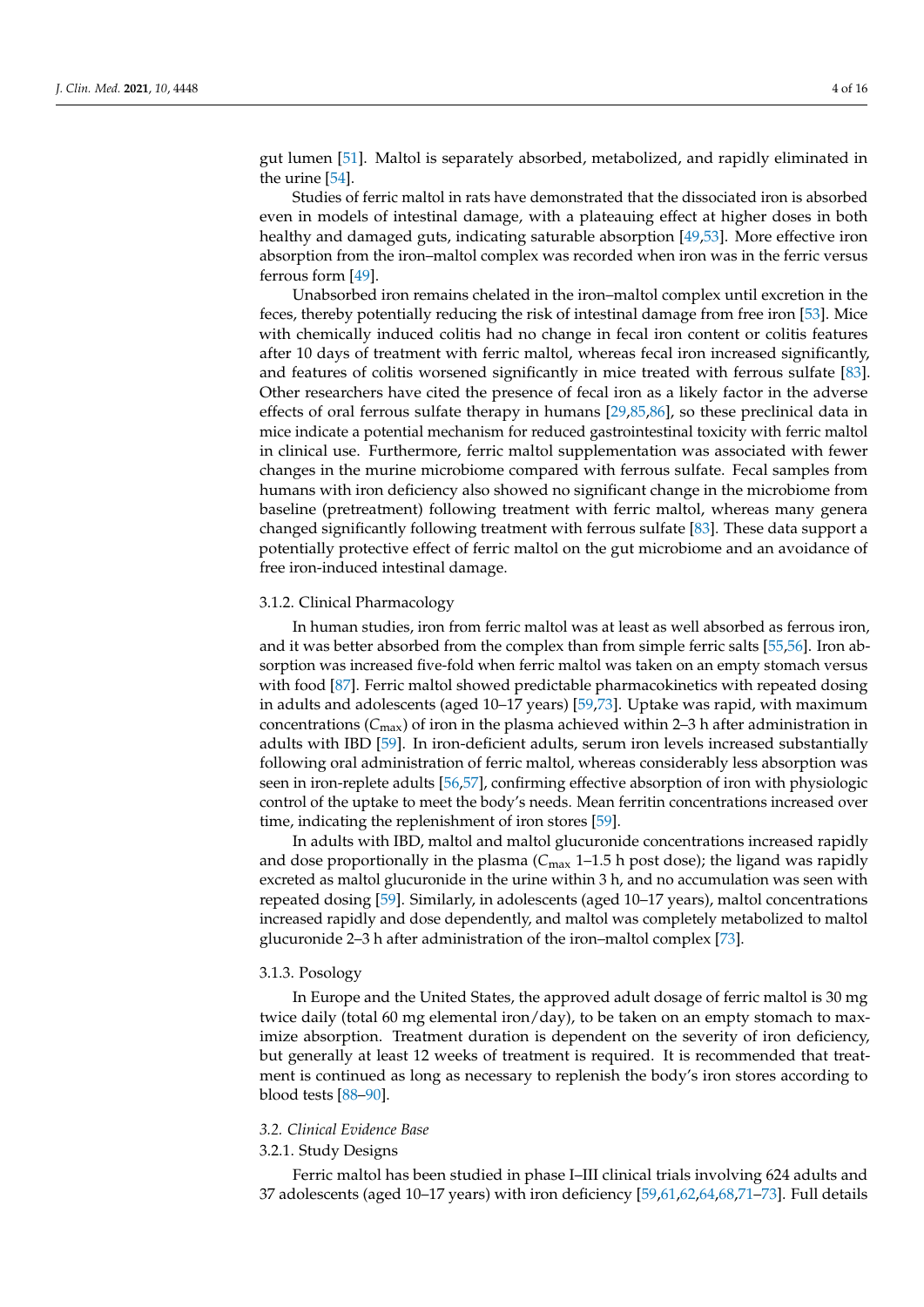of these studies, as well as two reports of real-world experience in 87 adults [\[69,](#page-15-9)[70\]](#page-15-10), are provided in Supplementary Table S1 in the Supplementary Materials. Four phase III or IIIB trials in adults (two in patients with quiescent or mild to moderate IBD, one in patients with non-dialysis-dependent stage III or IV CKD, and one in patients with pulmonary hypertension) and a phase I pediatric (adolescent) trial are described here (Table [1\)](#page-6-0) [\[62](#page-15-5)[,64,](#page-15-6)[68,](#page-15-7)[71](#page-15-8)[–73\]](#page-15-2). In the adult trials, ferric maltol was given at the approved dosage of 30 mg twice daily for  $\geq$ 12 weeks ( $\geq$ 16 weeks in the CKD study) [\[62](#page-15-5)[,68](#page-15-7)[,71](#page-15-8)[,72\]](#page-15-11). In the pediatric study, patients were randomized to receive ferric maltol 7.8, 16.6, or 30 mg twice daily for 10 days [\[73\]](#page-15-2).

| Study                                    | Location   | <b>Underlying Condition</b>                                                                                                                                                                                                                                                                                                                                                                                        | Anemia and<br><b>Iron Deficiency</b><br><b>Definitions</b>                                                                                                        | Patients, N                                                                                                                                 | Design                                                       | Comparator                  | Primary<br>Endpoint                                                                 |
|------------------------------------------|------------|--------------------------------------------------------------------------------------------------------------------------------------------------------------------------------------------------------------------------------------------------------------------------------------------------------------------------------------------------------------------------------------------------------------------|-------------------------------------------------------------------------------------------------------------------------------------------------------------------|---------------------------------------------------------------------------------------------------------------------------------------------|--------------------------------------------------------------|-----------------------------|-------------------------------------------------------------------------------------|
| Adult                                    |            |                                                                                                                                                                                                                                                                                                                                                                                                                    |                                                                                                                                                                   |                                                                                                                                             |                                                              |                             |                                                                                     |
| Phase III IBD<br>(AEGIS 1/2)<br>[62, 64] | Global     | Eligibility criteria:<br>Quiescent or mild or moderate<br><b>IBD</b><br>UC: SCCAI score <4 at<br>screening and randomization<br>CD: CDAI score <220 at<br>randomization<br>At baseline:<br>UC: FM $n = 29$ ; placebo $n = 29$<br>Median (range) SCCAI score:<br>FM 2.0 (0-3); placebo 2.0 (0-3)<br>CD: FM $n = 35$ ; placebo $n = 35$<br>Median (range) CDAI score:<br>FM 75 (14-199); placebo 108<br>$(10 - 220)$ | Hb $\geq$ 9.5 to<br>$<$ 12.0 g/dL<br>(women) or<br>$<$ 13.0 g/dL (men)<br>Ferritin<br>$<$ 30 µg/L at<br>screening                                                 | 128 (FM $n = 64$ )<br>placebo $n = 64$ )<br>97 started OL<br>FM after DB<br>FM $(n = 50)$ or<br>DB placebo<br>$(n = 47)$                    | Randomized,<br>DB,<br>superiority52-<br>week OL<br>extension | Placebo (DB<br>period only) | Hb change<br>from baseline<br>to week 12                                            |
| Phase IIIB IBD<br>$(H2H)$ [71]           | Global     | Eligibility criteria:<br>Quiescent or mild or moderate<br><b>IBD</b><br>UC: SCCAI score $\leq$ 5 during<br>screening<br>CD: CDAI score $\leq$ 300 during<br>screening<br>At baseline:<br>UC: FM $n = 46$ , IV FCM $n = 46$<br>Mean (SD) SCCAI score: FM<br>2.2 (1.8); IV FCM 2.3 (1.6)<br>CD: FM $n = 79$ , IV FCM $n = 79$<br>Mean (SD) CDAI score: FM<br>129.6 (60.1); IV FCM 140.5<br>(75.8)                    | $Hb \geq 8.0$ to<br>$\leq$ 11.0 g/dL<br>(women) or<br>$\leq$ 12.0 g/dL<br>(men)<br>Ferritin<br>$<$ 30 µg/L or<br>ferritin<br>$< 100 \mu g/L +$<br>TSAT <20%       | 250 (ITT: FM<br>$n = 125$ , IV<br>FCM $n = 125$ ;<br>PP: FM $n = 78$ ,<br><b>IV FCM</b><br>$n = 88$                                         | Randomized,<br>OL,<br>non-inferiority                        | <b>IV FCM</b>               | Hb responder<br>rate at week 12<br>$(\geq 2 g/dL)$<br>increase or<br>normalization) |
| Phase III CKD<br>[72]                    | <b>USA</b> | Eligibility criteria:<br>CKD stage III or IV (eGFR $\geq$ 15<br>to <60 mL/min/1.73 m <sup>2</sup> , not<br>on dialysis)<br>At baseline: Mean (SD) eGFR:<br>FM 31.9 (11.5)<br>mL/min/1.73 m <sup>2</sup><br>Placebo 29.7 (10.6)<br>mL/min/1.73 m <sup>2</sup>                                                                                                                                                       | $Hb \geq 8.0$ to<br>$<$ 11.0 g/dL<br>Ferritin<br>$<$ 250 $\mu$ g/L +<br>TSAT <25% or<br>ferritin<br><500 μg/L +<br>TSAT <15%                                      | 167 (FM<br>$n = 111;$<br>placebo $n = 56$ )<br>125 started OL<br>FM after 16<br>weeks of DB<br>FM $(n = 86)$ or<br>DB placebo<br>$(n = 39)$ | Randomized,<br>DB,<br>superiority36-<br>week OL<br>extension | Placebo                     | Hb change<br>from baseline<br>to week 16                                            |
| Phase IIIB PH<br>[68]'                   | Germany    | Eligibility criteria:<br>any form of PH with mean<br>resting pulmonary artery<br>pressure $\geq$ 25 mmHg<br>At baseline:<br>PAH $(n = 14)$<br>PH due to<br>left heart disease $(n = 1)$<br>Inoperable chronic<br>thromboembolic PH $(n = 7)$<br>Mean (SD) pulmonary artery<br>pressure $50(11)$ mmHg                                                                                                               | $Hb > 7$ to<br>$<$ 12 g/dL<br>(women) or $\geq 8$<br>to $<$ 13 g/dL<br>(men)<br>Ferritin<br>$<$ 100 µg/L or<br>ferritin<br>$100 - 300 \mu g/L +$<br>$TSAT < 20\%$ | 22                                                                                                                                          | Single-arm OL,<br>exploratory                                | None                        | Hb change<br>from baseline<br>to week 12                                            |

#### **Table 1.** Designs of key ferric maltol clinical studies.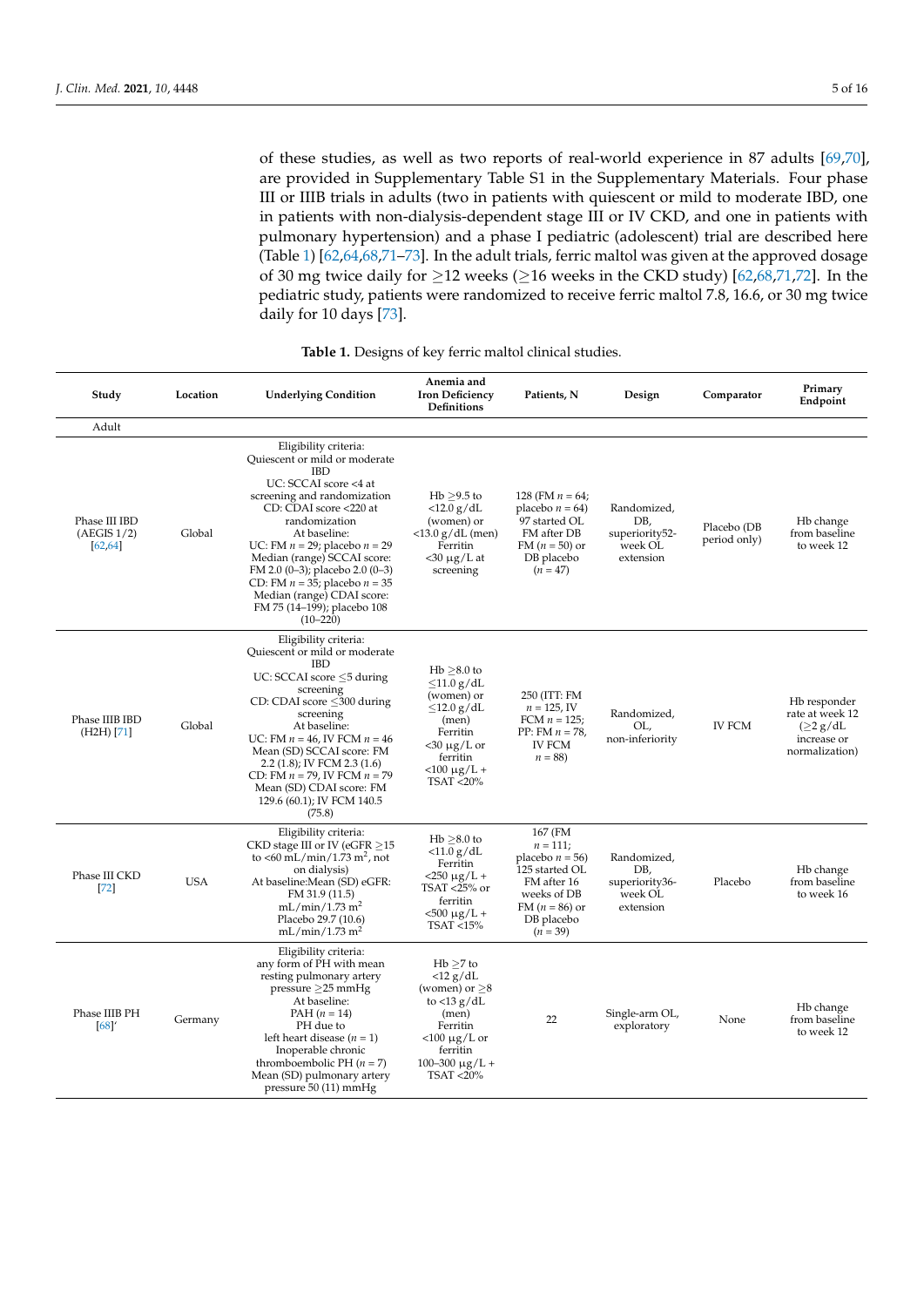<span id="page-6-0"></span>

| Study          | Location | <b>Underlying Condition</b>                                                                                                                                                                                              | Anemia and<br><b>Iron Deficiency</b><br><b>Definitions</b>          | Patients, N | Design                     | Comparator            | Primary<br>Endpoint |
|----------------|----------|--------------------------------------------------------------------------------------------------------------------------------------------------------------------------------------------------------------------------|---------------------------------------------------------------------|-------------|----------------------------|-----------------------|---------------------|
| Pediatric      |          |                                                                                                                                                                                                                          |                                                                     |             |                            |                       |                     |
| Phase I $[73]$ | UK       | Eligibility criteria:<br>Iron deficiency of any cause<br>At baseline:<br>$CD (n = 8)$<br>Other gastrointestinal<br>disorders $(n = 11)$<br>Vitamin D deficiency $(n = 7)$<br>$CKD (n = 4)$<br>Other conditions $(n = 7)$ | Ferritin<br>$<$ 30 µg/L or<br>ferritin $<$ 50 µg/L<br>$+$ TSAT <20% | 37          | Randomized,<br>exploratory | Different FM<br>doses | PK, iron<br>uptake  |

**Table 1.** *Cont.*

CD, Crohn's disease; CDAI, Crohn's Disease Activity Index; CKD, chronic kidney disease; DB, double-blind; eGFR, estimated glomerular filtration rate; FCM, ferric carboxymaltose; FM, ferric maltol; H2H, head-to-head; Hb, hemoglobin; IBD, inflammatory bowel disease; ITT, intention-to-treat; IV, intravenous; OL, open-label; PAH, pulmonary arterial hypertension; PH, pulmonary hypertension; PK, pharmacokinetics; PP, per protocol; SCCAI, Simple Clinical Colitis Activity Index; SD, standard deviation; TSAT, transferrin saturation; UC, ulcerative colitis.

3.2.2. Efficacy Outcomes

The impact of ferric maltol on hemoglobin and iron indices in the phase III trials in adults is summarized in Table [2.](#page-8-0)

The phase III AEGIS 1/2 IBD and CKD studies met their respective primary endpoints, with statistically significant differences between ferric maltol and the placebo in the change in hemoglobin from baseline to week 12 ( $p < 0.0001$ ) [\[62\]](#page-15-5) and week 16 ( $p = 0.01$ ) [\[72\]](#page-15-11), respectively. On average, hemoglobin increased by  $\geq 2$  g/dL by week 12 in the AEGIS 1/2 IBD study, which is deemed to be a clinically meaningful rise [\[62\]](#page-15-5), and the level was sustained up to week 64 [\[64\]](#page-15-6). The increase in hemoglobin in the CKD study was smaller, reflecting the complex interaction between inflammation, kidney dysfunction, and iron regulation in these patients [\[72\]](#page-15-11). Nevertheless, the increase was significantly greater with ferric maltol than with the placebo  $(p = 0.01)$ , and patients with CKD who were treated for up to 52 weeks achieved ongoing increases in hemoglobin over time [\[72\]](#page-15-11). In the phase III IBD head-to-head study, although ferric maltol did not meet the prespecified short-term noninferiority margin versus IV ferric carboxymaltose at the week 12 primary endpoint, the ferric maltol group did achieve a mean increase in hemoglobin of  $>2$  g/dL at that timepoint, which was sustained for up to 52 weeks; at the end of the study, mean hemoglobin levels were similar in the oral and IV arms [\[71\]](#page-15-8). These data demonstrate that ferric maltol can provide effective long-term iron replacement and correction of anemia in patients with chronic underlying inflammatory conditions.

In subgroup analyses, ferric maltol had a consistent impact on hemoglobin concentrations regardless of the baseline hemoglobin level, according to a post hoc analysis of the phase IIIB IBD head-to-head study. In the ferric maltol arm, the mean hemoglobin increase from baseline to week 12 was  $2.92 \text{ g}/d\text{L}$  in patients with baseline hemoglobin  $\langle 9.5 \text{ g}/d\text{L}$ (baseline mean 8.6  $g/dL$ ;  $n = 38$ ) and 2.35  $g/dL$  in patients with baseline hemoglobin ≥9.5 g/dL (baseline mean 10.6 g/dL; *n* = 87), and 70% versus 67%, respectively, achieved a  $\geq$  2 g/dL increase or normalization of hemoglobin [\[84\]](#page-16-2). The severity of the underlying IBD or CKD activity, as measured by clinical index scores or inflammatory markers such as C-reactive protein [\[62,](#page-15-5)[65,](#page-15-12)[67\]](#page-15-13), and the use of proton pump inhibitors in patients with IBD [\[63\]](#page-15-14) did not affect the efficacy of ferric maltol.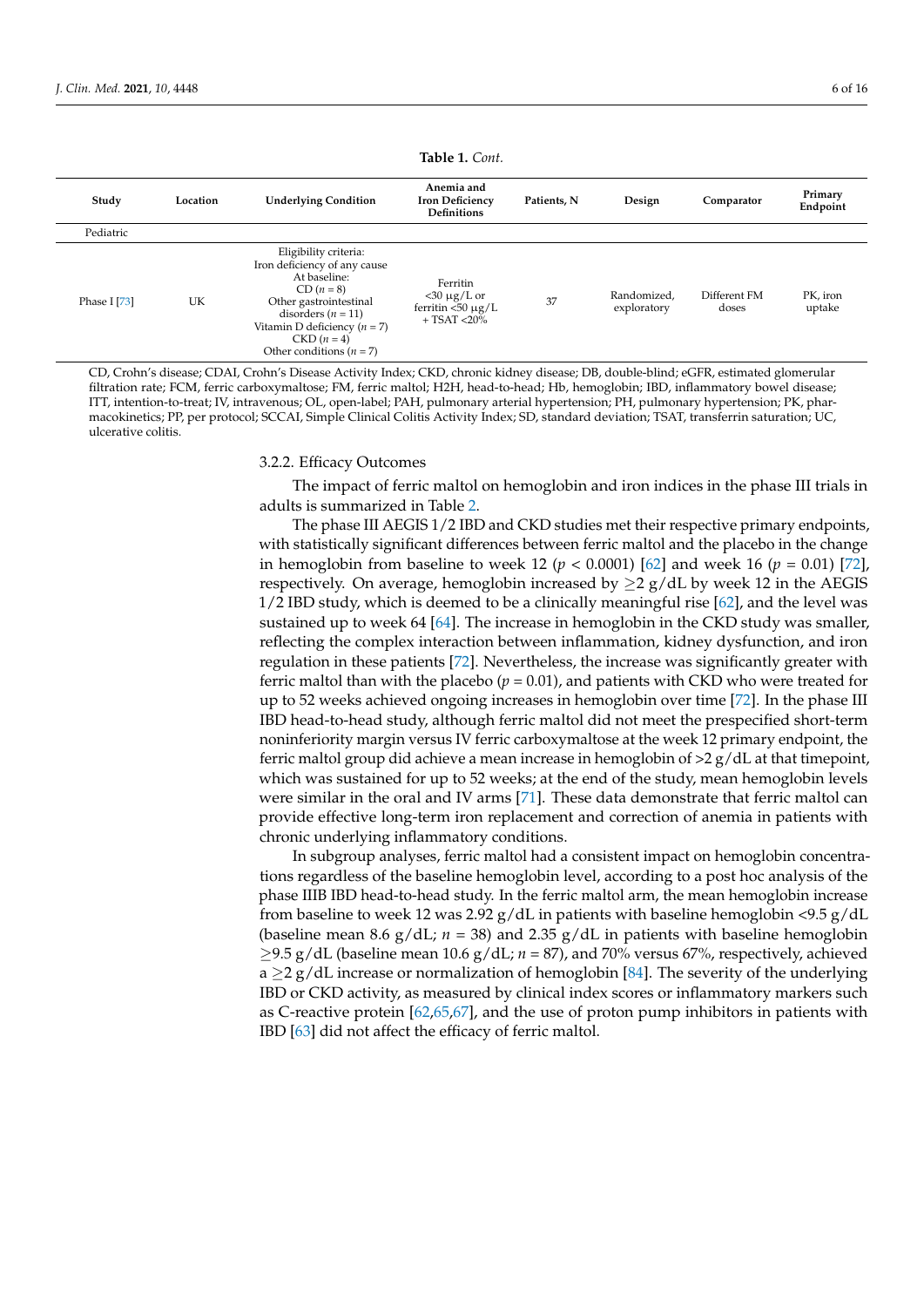| Study                                 | Mean Hb and Change from Baseline                                                                                                                                                                                                                                                                                        | Hb Responder Rate <sup>1</sup>                                                                                                                                                                                                                                                  | <b>Proportion of Patients</b><br>Achieving Hb Normalization <sup>2</sup>              | <b>Proportion of Patients</b><br>Achieving $\geq$ 2 g/dL Increase in<br>Hb  | <b>Mean Ferritin</b>                                                                                                                                                                                                                                                                                                                                          | <b>Mean TSAT</b>                                                                                                                                                                                                                                                                                                                                  |
|---------------------------------------|-------------------------------------------------------------------------------------------------------------------------------------------------------------------------------------------------------------------------------------------------------------------------------------------------------------------------|---------------------------------------------------------------------------------------------------------------------------------------------------------------------------------------------------------------------------------------------------------------------------------|---------------------------------------------------------------------------------------|-----------------------------------------------------------------------------|---------------------------------------------------------------------------------------------------------------------------------------------------------------------------------------------------------------------------------------------------------------------------------------------------------------------------------------------------------------|---------------------------------------------------------------------------------------------------------------------------------------------------------------------------------------------------------------------------------------------------------------------------------------------------------------------------------------------------|
| Phase III IBD (AEGIS 1/2)<br>[62, 64] | Baseline<br>FM: 11.0 g/dL<br>Placebo: 11.1 g/dL<br>Week 12<br>FM: 13.2 g/dL<br>Placebo: 11.2 g/dL<br>Mean (SE) difference in change from<br>baseline to week 12<br>FM vs. placebo: 2.25 (0.12) $g/dL$<br>p < 0.0001<br>Up to week 64<br>DB FM to OL FM: 13.95 g/dL<br>DB placebo to OL FM: 13.33 g/dL                   | <b>NR</b>                                                                                                                                                                                                                                                                       | Week 12<br>FM: 66% Placebo: 13%<br>Up to week 64<br>DB FM/placebo to OL FM: 86%       | Week 12<br>FM: 56% Placebo: 0<br>Up to week 64%NR                           | Baseline<br>FM: $8.6 \mu g/L$<br>Placebo: $8.2 \mu g/L$<br>Week 12<br>FM: $26.0 \mu g/L$<br>Placebo: $9.8 \mu g/L$<br>Mean increase at week 12<br>FM: 17.3 μg/L Placebo: 1.2<br>$\mu g/L$<br>Up to week 64<br>DB FM/placebo to OL FM:<br>$57.4 \mu g/L$                                                                                                       | Baseline<br>FM: 10.6%<br>Placebo: 9.5%<br>Week 12<br>FM: 28.5%<br>Placebo: 9.8%<br>Mean increase at week 12<br>FM: 18.0 percentage points<br>Placebo: $-0.4$ percentage<br>points<br>Up to week 64<br>DB FM/placebo to OL FM: 29%                                                                                                                 |
| Phase IIIB IBD (H2H) [71]             | ITT population<br>Baseline<br>FM: 10.0 g/dL<br>IV FCM: 10.1 g/dL<br>Week 12<br>FM: $12.5$ g/dL<br>IV FCM: 13.2 g/dL<br>LSM difference (95% CI) between<br>groups at week 12<br>FM-IV FCM: $-0.6$ ( $-1.0$ to $-0.2$ ) g/dL<br>$p = 0.002$<br>Up to week 52/EoT<br>FM: 12.8 g/dL<br>IV FCM: $13.0 \text{ g}/\text{dL}$   | ITT population<br>Week 12<br>FM: 67% IV FCM: 84%<br>Risk difference (95% CI)<br>FM-IV FCM: $-0.17$ ( $-0.28$ to<br>$-0.06$<br>PP population<br>Week 12<br>FM: 68%<br><b>IV FCM: 85%</b><br>Risk difference (95% CI)<br>FM-IV FCM: $-0.17$ ( $-0.30$ to<br>$0.05$ ) <sup>3</sup> | ITT population<br>Week 12<br>FM: 55%<br><b>IV FCM: 81%</b><br>Up to week 52/EoT<br>NR | ITT population<br>Week 12<br>FM: 61% IV FCM: 77%<br>Up to week 52/EoT<br>NR | ITT population<br>Baseline<br>FM: $16.6 \mu g/L$<br>IV FCM: $9.2 \mu g/L$<br>Week 12<br>FM: $25.7 \mu g/L$<br>IV FCM: 139.2 μg/L<br>LSM difference (95% CI)<br>between groups at week 12<br>FM-IV FCM: $-113.1$ ( $-145.9$ to<br>$-80.2) \mu g/L$<br>p < 0.001<br>Up to week 52/EoT<br>FM: $78.9 \mu g/L$<br>IV FCM: 103.4 μg/L                               | <b>NR</b>                                                                                                                                                                                                                                                                                                                                         |
| Phase III CKD [72]                    | Baseline<br>FM: 10.1 g/dL<br>Placebo: $10.0 g/dL$<br>LSM change from baseline to week 16<br>FM: 0.5 g/dL<br>Placebo: $-0.0$ g/dL<br>LSM (SE) difference between groups at<br>week 16<br>FM-placebo: $0.5(0.2)$ g/dL<br>$p = 0.01$<br>Up to week 52/EoT<br>DB FM to OL FM: $10.9 g/dL$<br>DB placebo to OL FM: 10.9 g/dL | <b>NR</b>                                                                                                                                                                                                                                                                       | Week 16<br>FM: 27%<br>Placebo: 13%<br>Up to week 52/EoT<br>NR                         | Week 16<br>FM: 6% Placebo: 0<br>Up to week 52/EoT<br>NR                     | Baseline<br>$FM: 97.0 \mu g/L$<br>Placebo: $104.2 \mu g/L$<br>LSM change from baseline to<br>week 16<br>FM: $25.4 \mu g/L$<br>Placebo: $-7.2 \mu g/L$<br>LSM (SE) difference between<br>groups at week 16<br>FM-placebo: 32.7 (9.4) $\mu$ g/L<br>p < 0.001<br>Up to week 52/EoT<br>DB FM to OL FM: $142.5 \mu g/L$<br>DB placebo to OL FM:<br>$146.3 \mu g/L$ | Baseline<br>FM: 15.7%<br>Placebo: 15.6%<br>LSM change from baseline to<br>week 16<br>FM: 3.8 percentage points<br>Placebo: $-0.9$ percentage<br>points<br>LSM (SE) difference between<br>groups at week 16<br>FM-placebo: 4.6 (1.1)<br>percentage points<br>p < 0.001<br>Up to week 52/EoT<br>DB FM to OL FM: 23.5%<br>DB placebo to OL FM: 21.4% |

**Table 2.** Phase III studies of ferric maltol in adults: key efficacy outcomes.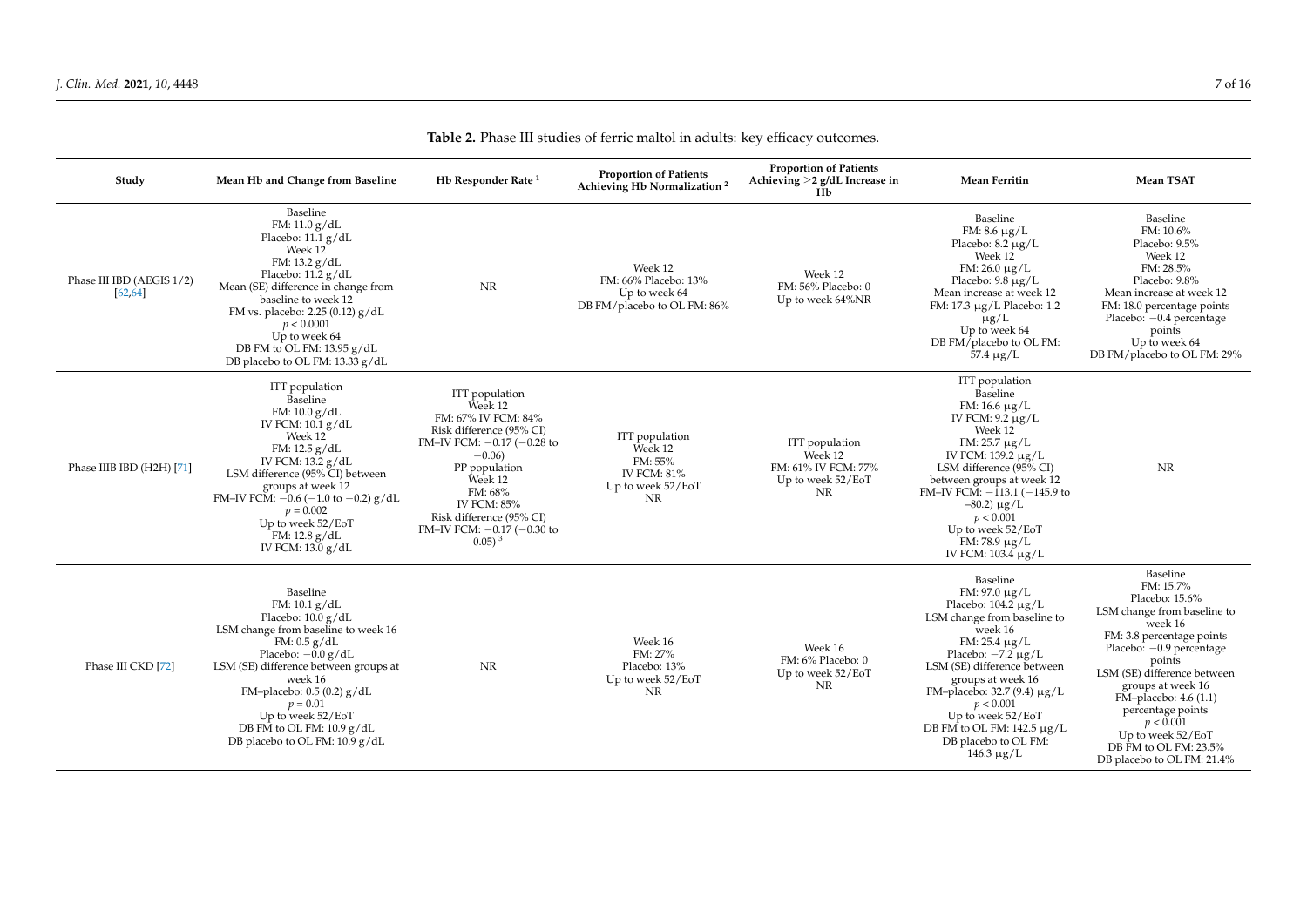| Taple 2. Cont.     |                                                                                                                                  |                                |                                                                          |                                                                      |                                                                    |                                                           |  |
|--------------------|----------------------------------------------------------------------------------------------------------------------------------|--------------------------------|--------------------------------------------------------------------------|----------------------------------------------------------------------|--------------------------------------------------------------------|-----------------------------------------------------------|--|
| Study              | Mean Hb and Change from Baseline                                                                                                 | Hb Responder Rate <sup>1</sup> | <b>Proportion of Patients</b><br>Achieving Hb Normalization <sup>2</sup> | <b>Proportion of Patients</b><br>Achieving $\geq$ 2 g/dL Increase in | <b>Mean Ferritin</b>                                               | Mean TSAT                                                 |  |
| Phase IIIB PH [68] | Baseline<br>FM: 10.7 g/dL<br>Week 12<br>FM: 13.6 g/dL<br>Median increase from baseline to week<br>12:<br>$2.9$ g/dL<br>p < 0.001 | NR                             | NR                                                                       | NR                                                                   | Baseline<br>FM: 13.1 μg/L<br>Week 12<br>FM: 36.6 μg/L<br>p < 0.001 | Baseline<br>FM: 7.5%<br>Week 12<br>FM: 31.7%<br>p < 0.001 |  |

**Table 2.** *Cont.*

<span id="page-8-0"></span><sup>1</sup> Responder rate was defined as an increase in Hb of  $\geq 2$  g/dL from baseline and/or normalization of Hb ( $\geq 12$  g/dL in women,  $\geq 13$  g/dL in men) [\[71\]](#page-15-17). <sup>2</sup> Hb normalization was defined as an increase in Hb to  $\geq$ 12 g/dL in women or ≥13 g/dL in men in the IBD trials or to >11 g/dL in the CKD trial [\[62](#page-15-15)[,71](#page-15-17)[,72\]](#page-15-18). <sup>3</sup> Hb responder rate at week 12 was the primary endpoint for the IBD H2H study; as the CIs crossed the prespecified noninferiority margin in the ITT and PP analyses, the primary endpoint of noninferiority of FM vs. IV FCM was not met [\[71\]](#page-15-17). CI, confidence interval; EoT, end of treatment; LSM, least-squares mean; NR, not reported; SE, standard error.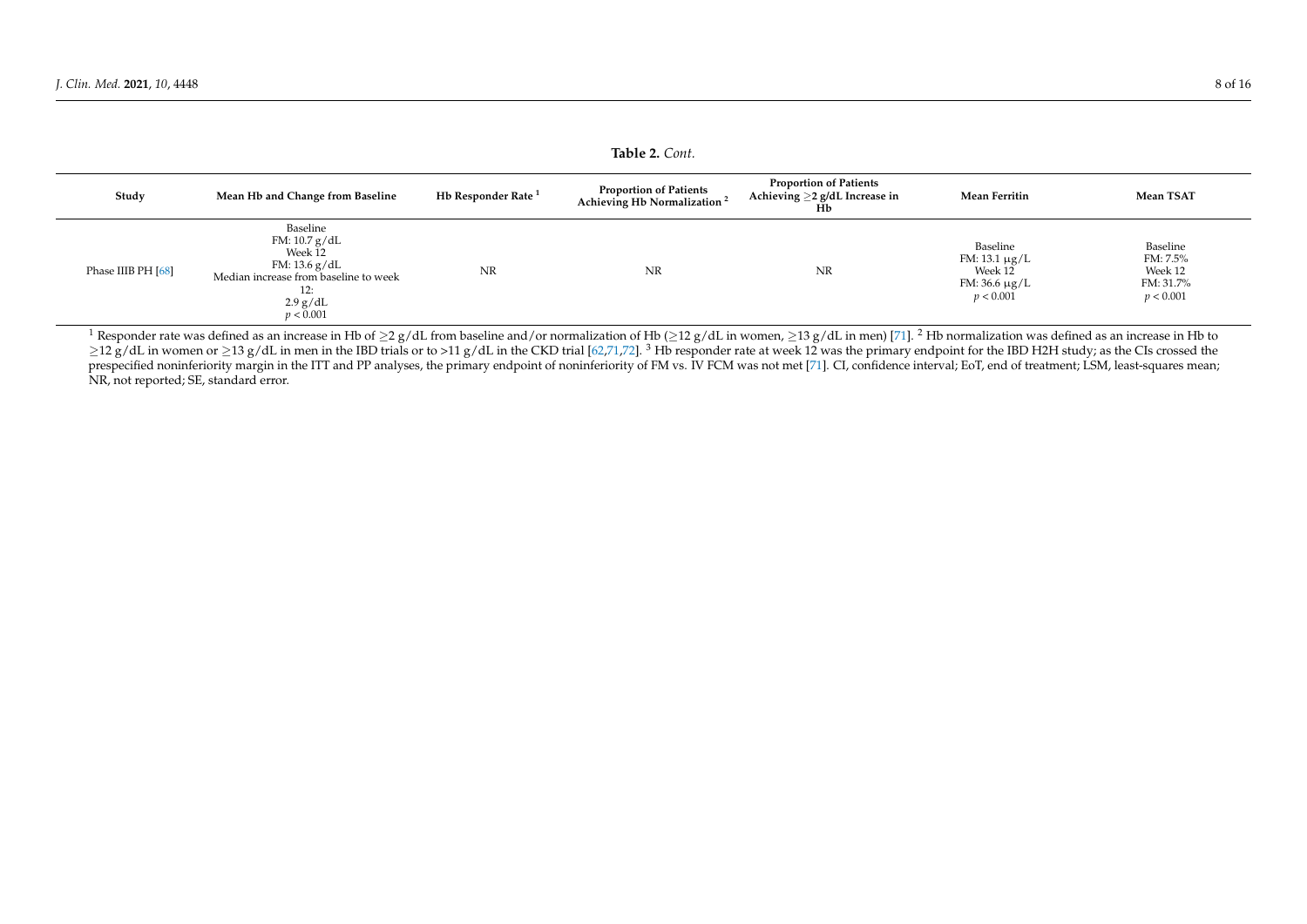Measures of ferritin concentration and TSAT demonstrate that ferric maltol can increase iron availability by week 12 (IBD) and week 16 (CKD) [\[62,](#page-15-5)[72\]](#page-15-11). As with hemoglobin, levels of these iron availability markers either increased or were maintained for up to a year with ongoing ferric maltol therapy in patients with underlying IBD or CKD [\[64,](#page-15-6)[72\]](#page-15-11). In the IBD head-to-head study, IV ferric carboxymaltose therapy resulted in high ferritin levels at week 12, which had decreased somewhat by week 52; by contrast, levels in the ferric maltol arm increased substantially with ongoing treatment up to week 52, indicating steady replenishment of iron stores over time with this oral therapy [\[71\]](#page-15-8). In the phase I pediatric study, iron availability markers were increased at all ferric maltol doses even over the short study duration of 10 days [\[73\]](#page-15-2).

In the phase IIIB study in patients with pulmonary hypertension  $(n = 22)$ , the mean hemoglobin level increased significantly by 2.9 g/dL, from 10.7 g/dL at baseline to 13.6 g/dL after 12 weeks of treatment with ferric maltol  $(p < 0.001)$ ; ferritin and TSAT also increased significantly from baseline to week 12 (both *p* < 0.001) [\[68\]](#page-15-7). In the UK real-world FRESH study (*n* = 59), 19 patients achieved normalization of hemoglobin at week 12, and eight further patients achieved normalization after this timepoint; in addition, 16 patients achieved normalization of ferritin [\[69\]](#page-15-9). In the single-center, real-world study in London (*n* = 28), mean hemoglobin increased from 11.0 g/dL at baseline to 12.2 g/dL after a median of 16 weeks, while ferritin increased from 14  $\mu$ g/L at baseline to 28  $\mu$ g/L after a median of 16 weeks [\[70\]](#page-15-10).

#### 3.2.3. Safety Findings

In total, 492 adults and adolescents received ferric maltol in clinical studies [\[59,](#page-15-4)[61,](#page-15-1)[62](#page-15-5)[,64](#page-15-6)[,68](#page-15-7)[,71–](#page-15-8)[73\]](#page-15-2), including 345 participants in trials planned to last 12 weeks (IBD and pulmonary hypertension) or 16 weeks (CKD); 293 of these 345 patients (85%) completed 12 or 16 weeks of treatment [\[62,](#page-15-5)[68,](#page-15-7)[71,](#page-15-8)[72\]](#page-15-11). In trials with a longer-term follow up, 331 patients received ferric maltol for more than 12 weeks (IBD) or 16 weeks (CKD), of whom 229 (69%) completed treatment for up to 64 weeks (IBD) or 52 weeks (CKD) [\[64](#page-15-6)[,71](#page-15-8)[,72\]](#page-15-11). Among patients who stopped treatment before the end of the study, the most common reasons were adverse events (34/96 patients (35%) who stopped ferric maltol prematurely vs. 14/53 patients (13%) who stopped the placebo, and 2/19 patients (11%) who stopped IV ferric carboxymaltose prematurely) and physician or patient decision (28/96 (29%), 18/53 (34%), and 6/19 (32%), respectively) [\[62,](#page-15-5)[64,](#page-15-6)[68,](#page-15-7)[71,](#page-15-8)[72\]](#page-15-11).

In the phase III studies, the proportion of patients needing to stop ferric maltol therapy because of adverse events before week 12 or 16 was low (~10%) and similar rates in patients randomized to the placebo, even in the AEGIS 1/2 IBD study, which enrolled patients who had been unable to tolerate prior oral ferrous iron therapy [\[62\]](#page-15-5). The proportion increased slightly during the longer-term follow up in the AEGIS 1/2 IBD study, but it remained low in the IBD head-to-head and CKD studies [\[62,](#page-15-5)[64,](#page-15-6)[71,](#page-15-8)[72\]](#page-15-11). In patients with IBD or CKD, the most common adverse events leading to discontinuation of ferric maltol treatment during long-term treatment (up to 52–64 weeks) were gastrointestinal, including abdominal pain in 2–3% (IBD only), constipation in 1–2%, diarrhea in 1–3%, and nausea in 1–2%. For comparison, among patients with IBD given placebo, 3% stopped prematurely because of abdominal pain and 2% stopped because of diarrhea. Figure [1](#page-10-0) summarizes the safety and tolerability of ferric maltol reported in the long-term phase III studies [\[62,](#page-15-5)[64,](#page-15-6)[68](#page-15-7)[,71](#page-15-8)[,72\]](#page-15-11).

In the exploratory phase IIIB pulmonary hypertension study, treatment with ferric maltol was well tolerated by most patients, with only 2 of 22 patients (9%) unable to complete 12 weeks of treatment (diarrhea  $n = 1$ , pneumonia  $n = 1$ ) [\[68\]](#page-15-7). In the phase I pediatric study, 20 of the 37 adolescents (54%) experienced an adverse event during the 10-day treatment period, with similar frequencies at each ferric maltol dose level. Only one adolescent discontinued treatment because of an adverse event (tonsilitis) [\[73\]](#page-15-2).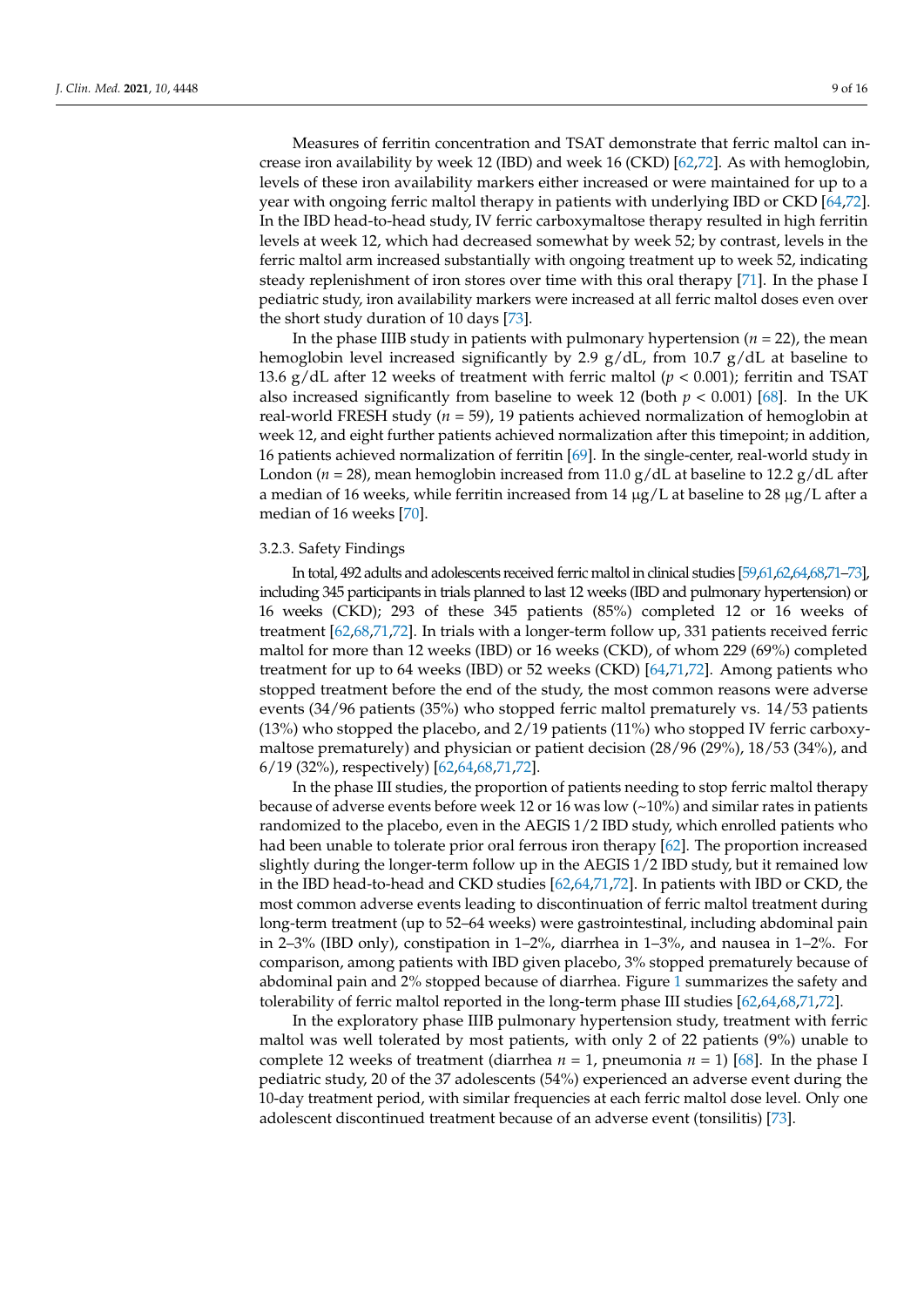<span id="page-10-0"></span>

**Figure 1.** Safety and tolerability of ferric maltol in the long-term phase III studies [62,64,71,72]. **Figure 1.** Safety and tolerability of ferric maltol in the long-term phase III studies [\[62](#page-15-5)[,64,](#page-15-6)[71,](#page-15-8)[72\]](#page-15-11).

exploration study, the meeting parameter energies to all the research were gas absorbanced at similar rates in patients treated with ferric maltol or placebo (~30–40%) mach cecanon at similar rates in patients treated with refere matter or places  $(98 \text{ m/s})$  up to week 12 or 16; the incidence increased slightly with longer treatment (46–57%) in the AEGIS 1/2 IBD and CKD open-label extensions [\[62,](#page-15-5)[64,](#page-15-6)[71](#page-15-8)[,72\]](#page-15-11). Gastrointestinal adverse events reported in all studies were constipation  $(4-6%$  of patients with IBD, 13–16% of patients with CKD treated with ferric maltol for up to 52–64 weeks, 2–4% of patients with IBD or CKD given placebo for 12–16 weeks, and <1% of patients with IBD treated with ferric carboxymaltose), diarrhea (5–14%, 8–13%, 9–10%, and <1%, respectively), nausea (5%, 12–13%, 2–9%, and 2%, respectively), and vomiting (<1–4%, 0–8%, 3% (IBD only), and 3%, respectively). In addition, nasopharyngitis was reported across all studies (8-18%, 8-11%, 12% (IBD only), and 3%, respectively). Gastrointestinal adverse events reported only in patients with IBD were abdominal pain (9-16% of patients treated with ferric maltol over 52–64 weeks, 12% of patients given placebo for 12 weeks, and 3% of patients treated with ferric carboxymaltose), flatulence (3-8%, 0%, and 0%, respectively), and IBD flare  $(6-17\%, 12\%, \text{ and } 7\%, \text{ respectively}).$ Overall, the most frequent treatment-emergent adverse events were gastrointestinal,

In the pulmonary hypertension study, 14% of patients had diarrhea [\[68\]](#page-15-7). Gastrointestinal events were also the most common adverse events in the 10-day pediatric study 11%, 1[2%](#page-15-2) (IBD only), and 3%, respectively). Gastrointestinal adverse events reported only (32%) [73].

Two reports of ferric maltol use in UK clinical practice support the favorable safety profile of ferric maltol in the real world. In the FRESH study, 19 of 59 patients with IBD (32%) experienced adverse events (most commonly abdominal pain/discomfort [15%]), and 30 of 59 patients (51%) were treated for 12 weeks [\[69\]](#page-15-9). In the London study, 14 of 21 patients with IBD (67%) tolerated ferric maltol for at least 1 month, including 5 of 10 patients (50%) who had not previously tolerated oral ferrous iron therapy [70].

# **4. Review of the Evidence and Clinical Implications**

To date, ferric maltol has been assessed in almost 750 adults and adolescents (661 in clinical trials and 87 in real-world studies) with a range of underlying conditions, including To date, ferric maltol has been assessed in almost 750 adults and adolescents (661 in clinical trials and 87 in real-world studies) with a range of underlying conditions, including IBD, CKD, and pulmonary hypertension. The possible, to reflect the real-world settings in which ferric maltol will be used, with primary endpoints at 12 or 16 weeks followed by longer-term maintenance treatment in line with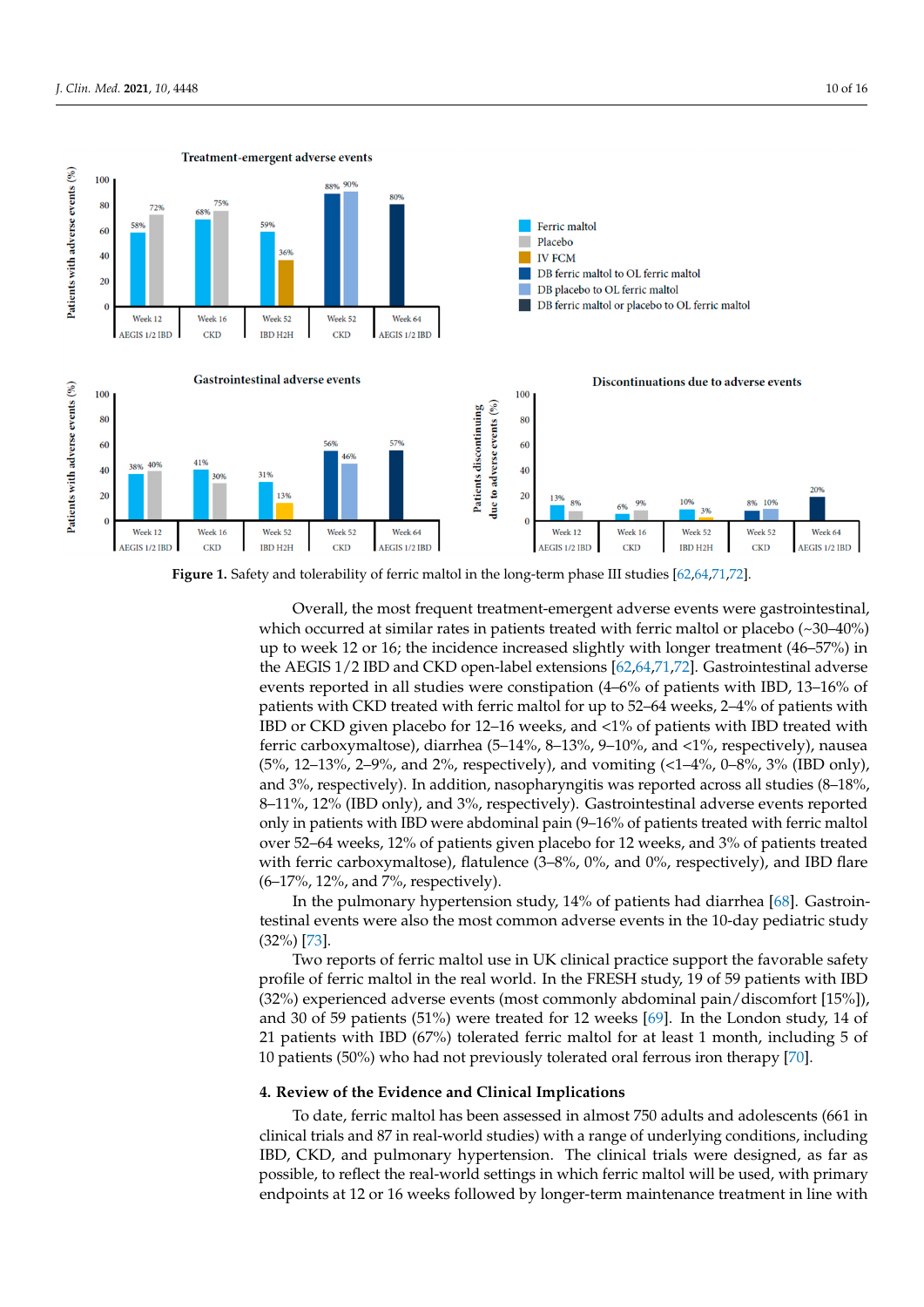recommended treatment durations for oral iron therapies and current understanding of the time required for physiologic restoration of iron stores [\[45](#page-14-13)[,88–](#page-16-6)[91\]](#page-16-8). A further phase III study is being planned in infants and children (age range 1 month to 17 years) with IBD and irondeficiency anemia, which will use an oral suspension currently under investigation [\[92\]](#page-16-9).

Underlying inflammatory conditions pose an ongoing risk of iron deficiency; thus, many patients require long-term iron replacement with a well-tolerated iron formulation. Ferric maltol fits this profile, with two-thirds of patients in open-label study arms staying on therapy for up to a year and thus benefitting from the long-term impact of ferric maltol on the body's iron needs [\[64](#page-15-6)[,71](#page-15-8)[,72\]](#page-15-11). Across all of the trial populations studied, ferric maltol has shown consistent and clinically relevant effects on hemoglobin and iron indices, with early increases in hemoglobin to meet erythropoiesis needs, followed by sustained replenishment of iron stores. In patients with IBD,  $56-61\%$  achieved a 2 g/dL increase in hemoglobin by week 12. Although ferric maltol has not been directly compared with other oral iron replacement therapies, this is similar to rates reported with oral ferrous sulphate (58–71% at weeks 8–12) [\[93\]](#page-16-10), and a network meta-analysis indicated favorable hemoglobin improvements with ferric maltol (mean change  $2.76$  g/dL versus placebo at 12 weeks) compared with other oral irons (mean change  $1.04$  g/dL) and IV irons (mean change 1.27–2.12 g/dL) after adjusting for baseline hemoglobin levels [\[66\]](#page-15-20). Over 52 weeks of treatment, ferric maltol provided similar hemoglobin increases to IV ferric carboxymaltose in patients with IBD, while ferritin levels increased substantially over time [\[71\]](#page-15-8). Nevertheless, IV iron should be preferred if a patient has severe anemia or more active IBD (compared with the disease activity in the clinical trials).

In chronic conditions such as iron-deficiency anemia requiring long-term therapy, it is important that treatment does not add to the overall burden of disease. Gastrointestinal adverse events have been widely reported with oral ferrous irons, including the most commonly used of these, ferrous sulphate. In a systematic review and meta-analysis, Tolkien et al. identified 43 trials involving 6831 adults, 3264 of whom received ferrous sulphate (range 7–226 patients/trial). Gastrointestinal adverse events were reported in 2–90% of patients (10–68% in studies where  $\geq$  100 patients received ferrous sulphate). The odds ratio for gastrointestinal adverse events in patients who received ferrous sulphate was 2.32 (95% confidence interval 1.74–3.08, *p* < 0.0001) versus placebo and 3.05 (2.07–4.48, *p* < 0.001) versus intravenous iron [\[30\]](#page-14-2). In the AEGIS 1/2 IBD study, the proportion of patients experiencing any adverse events up to week 12 was lower in the ferric maltol arm (58%) than in the placebo arm (72%), while the proportion of patients with gastrointestinal events was similar (38% and 40%, respectively) [\[62\]](#page-15-5). In the CKD study, the overall incidence of adverse events was again lower with ferric maltol (68%) than with the placebo (75%) up to week 16, although the incidence of gastrointestinal events was higher (40% vs. 31%) [\[72\]](#page-15-11). The incidence of any adverse events and of gastrointestinal events increased slightly with longer-term treatment (up to 52 or 64 weeks) in both studies [\[64](#page-15-6)[,72\]](#page-15-11). In the IBD head-tohead study versus IV ferric carboxymaltose, 10% of patients in the ferric maltol arm stopped treatment because of adverse events compared with 3% in the IV arm. The frequency of gastrointestinal events was higher with ferric maltol (31% up to week 52) than with IV iron (13%), but the incidence in the ferric maltol arm was consistent with that reported with the placebo in the AEGIS 1/2 IBD study [\[62](#page-15-5)[,71\]](#page-15-8).

In a meta-analysis of IV versus oral ferrous irons, Bonovas et al. reported an odds ratio of 0.24 (0.12–0.49) in favor of IV iron for treatment discontinuation due to adverse events, even though most of the oral iron studies may have had a selection bias toward favorable tolerability by excluding patients with known intolerance to previous oral irons [\[94\]](#page-16-11), highlighting the need for a better tolerated oral iron formulation. In the AEGIS 1/2 IBD study, two-thirds of patients had previously stopped oral ferrous iron therapy because of adverse events; thus, they might be expected to have poor tolerance of a subsequent oral iron therapy, but in fact most patients were willing to continue ferric maltol for up to 64 weeks [\[62](#page-15-5)[,64\]](#page-15-6). This finding is supported by the proof-of-concept study, in which 19 of 23 patients with known intolerance of prior oral therapies completed 3 months of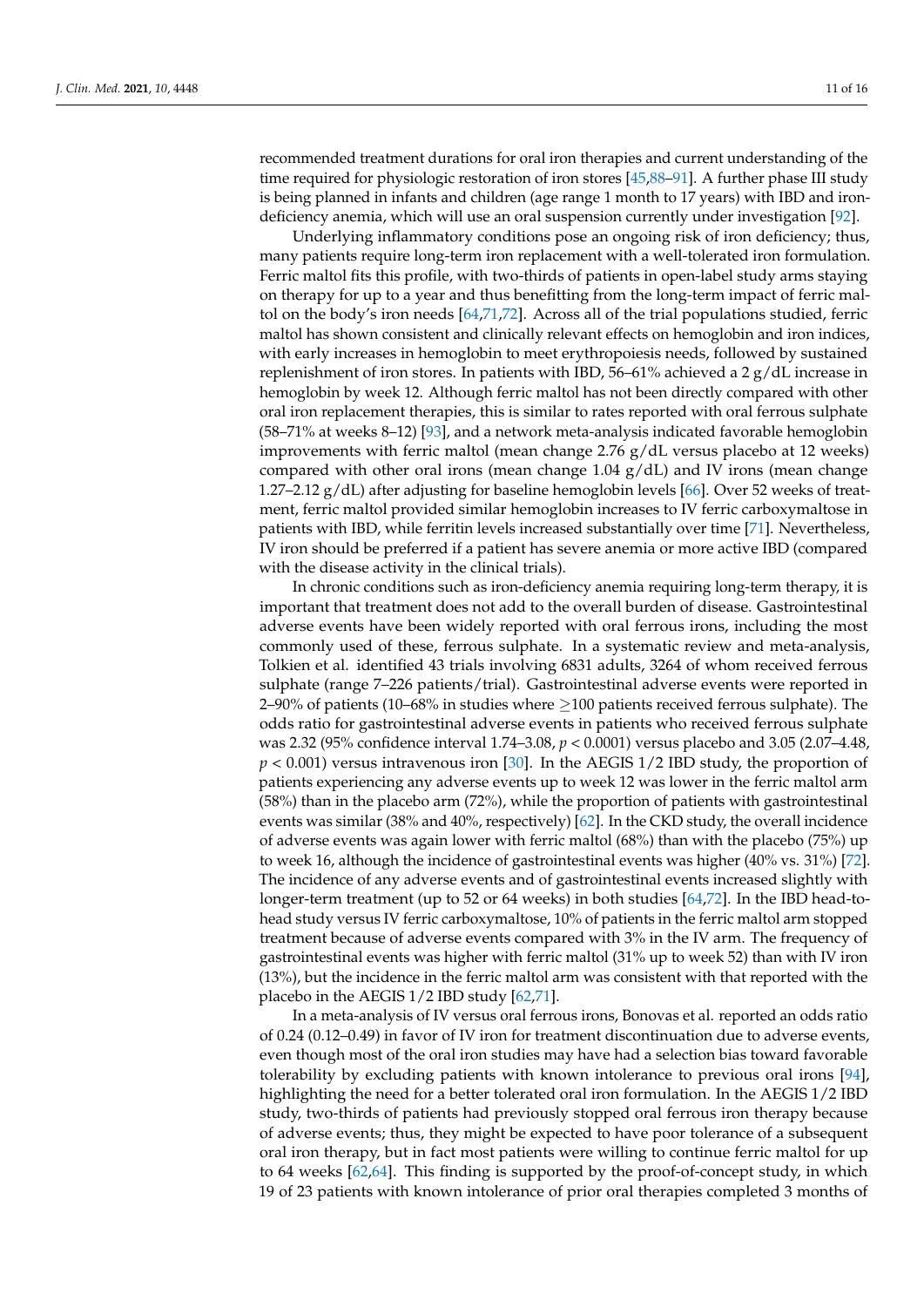ferric maltol therapy [\[61\]](#page-15-1), and the reported real-world experience, in which 50% of patients, including a high proportion with prior oral therapy intolerance, were able to tolerate ferric maltol [\[69,](#page-15-9)[70\]](#page-15-10).

Collectively, these findings indicate that prolonged treatment with ferric maltol provides sufficient iron to meet the body's erythropoietic needs, which could help reduce the need for erythropoiesis-stimulating agents or blood transfusions. At the same time, the amount of free iron in the gut is minimized, thereby reducing the risk of damage to the gut microbiome and of exacerbation of any underlying gastrointestinal disease.

#### **5. Summary and Future Directions**

The oral iron replacement therapy ferric maltol is licensed in Europe and the United States for the treatment of adults with iron deficiency with or without anemia. Of the 661 adults and adolescents who participated in the clinical trials, 492 received ferric maltol, and it has been widely used in clinical practice. Consistent evidence in a range of settings, including IBD, CKD, and pulmonary hypertension, indicates that ferric maltol is an effective and efficacious oral therapy for patients with iron deficiency and anemia, regardless of the underlying disease. The clinical impact of ferric maltol on iron deficiency without anemia or in other settings should be confirmed in future research. Future head-to-head studies of different oral iron replacement therapies in disease conditions where a direct comparison might be appropriate and ethically feasible especially in the context of drug safety could also help to guide clinical decision making. Nevertheless, with the exception of patients experiencing an IBD flare [\[88–](#page-16-6)[90\]](#page-16-7) and those requiring rapid iron replacement (best achieved with IV iron), we believe that ferric maltol is an appropriate treatment option for patients in whom long-term, convenient, and well-tolerated management of chronic iron deficiency is desired.

**Supplementary Materials:** The following are available online at [https://www.mdpi.com/article/](https://www.mdpi.com/article/10.3390/jcm10194448/s1) [10.3390/jcm10194448/s1,](https://www.mdpi.com/article/10.3390/jcm10194448/s1) Figure S1. CONSORT flow diagram, Table S1. Designs of ferric maltol clinical trials.

**Author Contributions:** Conceptualization, all authors; methodology, all authors; writing—original draft preparation, all authors, with support from OPEN Health Communications; writing—review and editing, all authors. All authors have read and agreed to the published version of the manuscript.

**Funding:** The authors received no funding for this publication. Shield Therapeutics (UK) Ltd. (Gateshead, UK) paid for medical writing assistance.

**Acknowledgments:** Medical writing assistance in the development of this review was provided by Sara Black, ISMPP CMPP, of OPEN Health Communications (London, UK), with financial support from Shield Therapeutics (UK) Ltd. The authors retained full editorial control of the content and decision to publish.

**Conflicts of Interest:** C.S. has received consulting fees from AbbVie, Biogen, Ewopharma, Janssen, MSD, Pfizer, and Takeda; lecture fees and travel support from AbbVie, Berlin Chemie, Biogen, Ewopharma, Falk, Janssen, Merckle, med Update, MSD, Norgine, Novartis, Olympus, Pentax, Pfizer, Shire, Shield Therapeutics, and Takeda; and research support from AbbVie, Pentax, and Olympus. S.A. has served as the chair or member of data monitoring and safety boards for clinical trials of novel anti-malarials for MMV Medicines for Malaria Venture, Shin Poong Pharma, and Novartis, and for antiviral therapy for Ark Biosciences. N.K. has received consulting and speaker fees from Amgen, Otsuka, AstraZeneca, Aurinia, Vifor, and Opko. P.P. has participated in speaker bureaus for AstraZeneca and on advisory boards for Akebia, Ardelyx, Reata, Bayer, AstraZeneca, Tricida, and Gilead. Shield Therapeutics reviewed the manuscript for factual accuracy.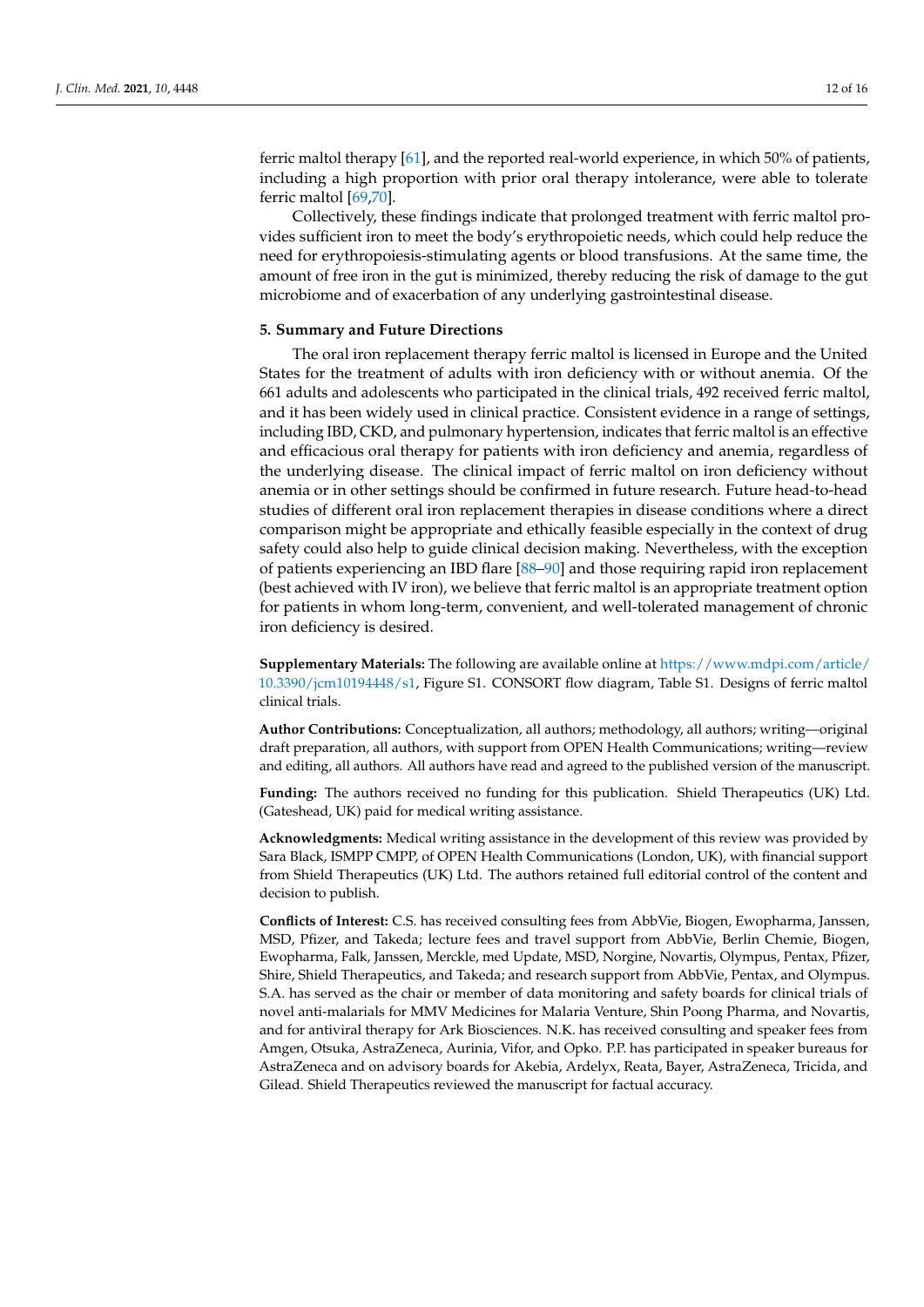#### **References**

- <span id="page-13-0"></span>1. World Health Organization. Vitamin and Mineral Nutrition Information System: Haemoglobin Concentrations for the Diagnosis of Anaemia and Assessment of Severity. Available online: <https://www.who.int/vmnis/indicators/haemoglobin.pdf> (accessed on 17 September 2021).
- 2. National Institute for Health and Care Excellence. Anaemia—Iron Deficiency. Available online: [https://cks.nice.org.uk/topics/](https://cks.nice.org.uk/topics/anaemia-iron-deficiency/) [anaemia-iron-deficiency/](https://cks.nice.org.uk/topics/anaemia-iron-deficiency/) (accessed on 17 September 2021).
- 3. Gardner, W.; Kassebaum, N. Global, regional, and national prevalence of anemia and its causes in 204 countries and territories, 1990–2019. *Curr. Dev. Nutr.* **2020**, *4*, 830. [\[CrossRef\]](http://doi.org/10.1093/cdn/nzaa053_035)
- <span id="page-13-1"></span>4. Lopez, A.; Cacoub, P.; Macdougall, I.C.; Peyrin-Biroulet, L. Iron deficiency anaemia. *Lancet* **2016**, *387*, 907–916. [\[CrossRef\]](http://doi.org/10.1016/S0140-6736(15)60865-0)
- <span id="page-13-2"></span>5. Gargallo-Puyuelo, C.J.; Alfambra, E.; García-Erce, J.A.; Gomollon, F. Iron treatment may be difficult in inflammatory diseases: Inflammatory bowel disease as a paradigm. *Nutrients* **2018**, *10*, 1959. [\[CrossRef\]](http://doi.org/10.3390/nu10121959)
- <span id="page-13-3"></span>6. Abbaspour, N.; Hurrell, R.; Kelishadi, R. Review on iron and its importance for human health. *J. Res. Med. Sci.* **2014**, *19*, 164–174.
- <span id="page-13-4"></span>7. Agarwal, R. Nonhematological benefits of iron. *Am. J. Nephrol.* **2007**, *27*, 565–571. [\[CrossRef\]](http://doi.org/10.1159/000107927)
- 8. Gasche, C.; Lomer, M.C.; Cavill, I.; Weiss, G. Iron, anaemia, and inflammatory bowel diseases. *Gut* **2004**, *53*, 1190–1197. [\[CrossRef\]](http://doi.org/10.1136/gut.2003.035758)
- 9. Kaitha, S.; Bashir, M.; Ali, T. Iron deficiency anemia in inflammatory bowel disease. *World J. Gastrointest. Pathophysiol.* **2015**, *6*, 62–72. [\[CrossRef\]](http://doi.org/10.4291/wjgp.v6.i3.62) [\[PubMed\]](http://www.ncbi.nlm.nih.gov/pubmed/26301120)
- 10. Danese, S.; Hoffman, C.; Vel, S.; Greco, M.; Szabo, H.; Wilson, B.; Avedano, L. Anaemia from a patient perspective in inflammatory bowel disease: Results from the European Federation of Crohn's and Ulcerative Colitis Association's online survey. *Eur. J. Gastroenterol. Hepatol.* **2014**, *26*, 1385–1391. [\[CrossRef\]](http://doi.org/10.1097/MEG.0000000000000200) [\[PubMed\]](http://www.ncbi.nlm.nih.gov/pubmed/25264983)
- 11. Ebner, N.; Jankowska, E.A.; Ponikowski, P.; Lainscak, M.; Elsner, S.; Sliziuk, V.; Steinbeck, L.; Kube, J.; Bekfani, T.; Scherbakov, N.; et al. The impact of iron deficiency and anaemia on exercise capacity and outcomes in patients with chronic heart failure—Results from the Studies Investigating Co-morbidities Aggravating Heart Failure. *Int. J. Cardiol.* **2016**, *205*, 6–12. [\[CrossRef\]](http://doi.org/10.1016/j.ijcard.2015.11.178) [\[PubMed\]](http://www.ncbi.nlm.nih.gov/pubmed/26705670)
- <span id="page-13-5"></span>12. Eriksson, D.; Goldsmith, D.; Teitsson, S.; Jackson, J.; van Nooten, F. Cross-sectional survey in CKD patients across Europe describing the association between quality of life and anaemia. *BMC Nephrol.* **2016**, *17*, 97. [\[CrossRef\]](http://doi.org/10.1186/s12882-016-0312-9) [\[PubMed\]](http://www.ncbi.nlm.nih.gov/pubmed/27460779)
- 13. Nielsen, O.H.; Soendergaard, C.; Vikner, M.E.; Weiss, G. Rational management of iron-deficiency anaemia in inflammatory bowel disease. *Nutrients* **2018**, *10*, 82. [\[CrossRef\]](http://doi.org/10.3390/nu10010082)
- 14. González Alayón, C.; Pedrajas Crespo, C.; Marín Pedrosa, S.; Benítez, J.M.; Iglesias Flores, E.; Salgueiro Rodríguez, I.; Medina Medina, R.; García-Sánchez, V. Prevalence of iron deficiency without anaemia in inflammatory bowel disease and impact on health-related quality of life. *Gastroenterol. Hepatol.* **2018**, *41*, 22–29. [\[CrossRef\]](http://doi.org/10.1016/j.gastrohep.2017.07.011)
- <span id="page-13-7"></span>15. Jankowska, E.A.; von Haehling, S.; Anker, S.D.; Macdougall, I.C.; Ponikowski, P. Iron deficiency and heart failure: Diagnostic dilemmas and therapeutic perspectives. *Eur. Heart J.* **2013**, *34*, 816–829. [\[CrossRef\]](http://doi.org/10.1093/eurheartj/ehs224)
- 16. Halterman, J.S.; Kaczorowski, J.M.; Aligne, C.A.; Auinger, P.; Szilagyi, P.G. Iron deficiency and cognitive achievement among school-aged children and adolescents in the United States. *Pediatrics* **2001**, *107*, 1381–1386. [\[CrossRef\]](http://doi.org/10.1542/peds.107.6.1381) [\[PubMed\]](http://www.ncbi.nlm.nih.gov/pubmed/11389261)
- <span id="page-13-6"></span>17. Jáuregui-Lobera, I. Iron deficiency and cognitive functions. *Neuropsychiatr. Dis. Treat.* **2014**, *10*, 2087–2095. [\[CrossRef\]](http://doi.org/10.2147/NDT.S72491)
- <span id="page-13-8"></span>18. Covic, A.; Jackson, J.; Hadfield, A.; Pike, J.; Siriopol, D. Real-world impact of cardiovascular disease and anemia on quality of life and productivity in patients with non-dialysis-dependent chronic kidney disease. *Adv. Ther.* **2017**, *34*, 1662–1672. [\[CrossRef\]](http://doi.org/10.1007/s12325-017-0566-z) [\[PubMed\]](http://www.ncbi.nlm.nih.gov/pubmed/28578500)
- <span id="page-13-9"></span>19. Beard, J.L. Iron biology in immune function, muscle metabolism and neuronal functioning. *J. Nutr.* **2001**, *131*, 568S–580S. [\[CrossRef\]](http://doi.org/10.1093/jn/131.2.568S) [\[PubMed\]](http://www.ncbi.nlm.nih.gov/pubmed/11160590)
- <span id="page-13-10"></span>20. Andreini, C.; Putignano, V.; Rosato, A.; Banci, L. The human iron-proteome. *Metallomics* **2018**, *10*, 1223–1231. [\[CrossRef\]](http://doi.org/10.1039/c8mt00146d) [\[PubMed\]](http://www.ncbi.nlm.nih.gov/pubmed/30095136)
- <span id="page-13-11"></span>21. Chua, A.C.; Graham, R.M.; Trinder, D.; Olynyk, J.K. The regulation of cellular iron metabolism. *Crit. Rev. Clin. Lab. Sci.* **2007**, *44*, 413–459. [\[CrossRef\]](http://doi.org/10.1080/10408360701428257)
- <span id="page-13-13"></span>22. Ganz, T.; Nemeth, E. Hepcidin and iron homeostasis. *Biochim. Biophys. Acta* **2012**, *1823*, 1434–1443. [\[CrossRef\]](http://doi.org/10.1016/j.bbamcr.2012.01.014)
- <span id="page-13-12"></span>23. Silva, B.; Faustino, P. An overview of molecular basis of iron metabolism regulation and the associated pathologies. *Biochim. Biophys. Acta* **2015**, *1852*, 1347–1359. [\[CrossRef\]](http://doi.org/10.1016/j.bbadis.2015.03.011)
- <span id="page-13-14"></span>24. Dignass, A.U.; Gasche, C.; Bettenworth, D.; Birgegård, G.; Danese, S.; Gisbert, J.P.; Gomollon, F.; Iqbal, T.; Katsanos, K.; Koutroubakis, I.; et al. European consensus on the diagnosis and management of iron deficiency and anaemia in inflammatory bowel diseases. *J. Crohn's Colitis* **2015**, *9*, 211–222. [\[CrossRef\]](http://doi.org/10.1093/ecco-jcc/jju009)
- <span id="page-13-15"></span>25. Alleyne, M.; Horne, M.K.; Miller, J.L. Individualized treatment for iron-deficiency anemia in adults. *Am. J. Med.* **2008**, *121*, 943–948. [\[CrossRef\]](http://doi.org/10.1016/j.amjmed.2008.07.012)
- <span id="page-13-16"></span>26. Kumar, A.; Brookes, M.J. Iron therapy in inflammatory bowel disease. *Nutrients* **2020**, *12*, 3478. [\[CrossRef\]](http://doi.org/10.3390/nu12113478)
- <span id="page-13-17"></span>27. D'amico, F.; Peyrin-Biroulet, L.; Danese, S. Oral iron for IBD patients: Lessons learned at time of COVID-19 pandemic. *J. Clin. Med.* **2020**, *9*, 1536. [\[CrossRef\]](http://doi.org/10.3390/jcm9051536) [\[PubMed\]](http://www.ncbi.nlm.nih.gov/pubmed/32438763)
- <span id="page-13-18"></span>28. Girelli, D.; Ugolini, S.; Busti, F.; Marchi, G.; Castagna, A. Modern iron replacement therapy: Clinical and pathophysiological insights. *Int. J. Hematol.* **2018**, *107*, 16–30. [\[CrossRef\]](http://doi.org/10.1007/s12185-017-2373-3) [\[PubMed\]](http://www.ncbi.nlm.nih.gov/pubmed/29196967)
- <span id="page-13-19"></span>29. Lund, E.K.; Wharf, S.G.; Fairweather-Tait, S.J.; Johnson, I.T. Oral ferrous sulfate supplements increase the free radical-generating capacity of feces from healthy volunteers. *Am. J. Clin. Nutr.* **1999**, *69*, 250–255. [\[CrossRef\]](http://doi.org/10.1093/ajcn/69.2.250) [\[PubMed\]](http://www.ncbi.nlm.nih.gov/pubmed/9989688)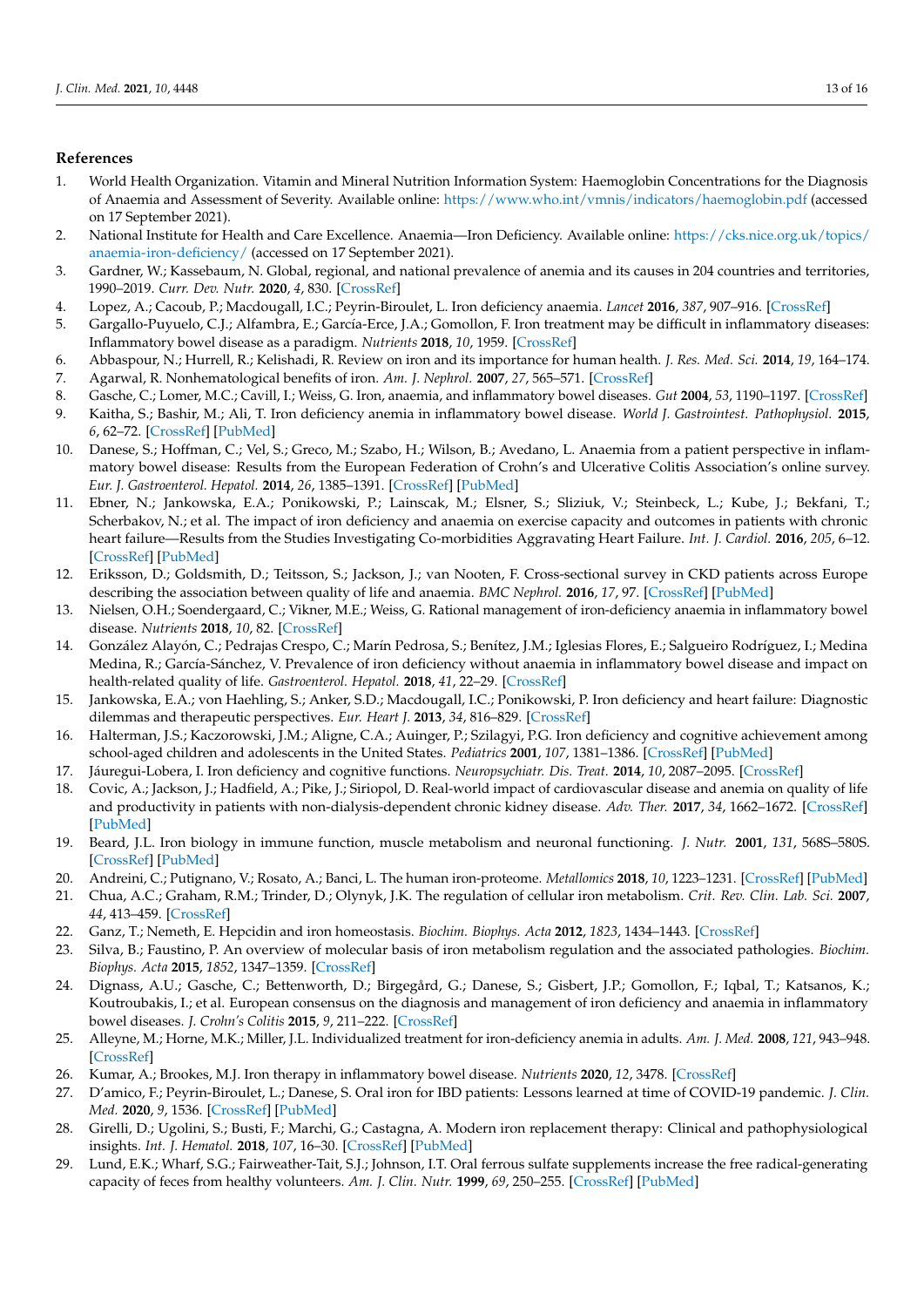- <span id="page-14-2"></span>30. Tolkien, Z.; Stecher, L.; Mander, A.P.; Pereira, D.I.; Powell, J.J. Ferrous sulfate supplementation causes significant gastrointestinal side-effects in adults: A systematic review and meta-analysis. *PLoS ONE* **2015**, *10*, e0117383. [\[CrossRef\]](http://doi.org/10.1371/journal.pone.0117383)
- <span id="page-14-5"></span>31. Carrier, J.; Aghdassi, E.; Platt, I.; Cullen, J.; Allard, J.P. Effect of oral iron supplementation on oxidative stress and colonic inflammation in rats with induced colitis. *Aliment. Pharmacol. Ther.* **2001**, *15*, 1989–1999. [\[CrossRef\]](http://doi.org/10.1046/j.1365-2036.2001.01113.x) [\[PubMed\]](http://www.ncbi.nlm.nih.gov/pubmed/11736731)
- <span id="page-14-0"></span>32. Yilmaz, B.; Li, H. Gut microbiota and iron: The crucial actors in health and disease. *Pharmaceuticals* **2018**, *11*, 98. [\[CrossRef\]](http://doi.org/10.3390/ph11040098)
- <span id="page-14-6"></span>33. Eckstein, R.P.; Symons, P. Iron tablets cause histopathologically distinctive lesions in mucosal biopsies of the stomach and esophagus. *Pathology* **1996**, *28*, 142–145. [\[CrossRef\]](http://doi.org/10.1080/00313029600169763)
- 34. Kaye, P.; Abdulla, K.; Wood, J.; James, P.; Foley, S.; Ragunath, K.; Atherton, J. Iron-induced mucosal pathology of the upper gastrointestinal tract: A common finding in patients on oral iron therapy. *Histopathology* **2008**, *53*, 311–317. [\[CrossRef\]](http://doi.org/10.1111/j.1365-2559.2008.03081.x) [\[PubMed\]](http://www.ncbi.nlm.nih.gov/pubmed/18631194)
- <span id="page-14-3"></span>35. Laine, L.A.; Bentley, E.; Chandrasoma, P. Effect of oral iron therapy on the upper gastrointestinal tract. A prospective evaluation. *Dig. Dis. Sci.* **1988**, *33*, 172–177. [\[CrossRef\]](http://doi.org/10.1007/BF01535729)
- <span id="page-14-1"></span>36. DeLoughery, T.G. Safety of oral and intravenous iron. *Acta Haematol.* **2019**, *142*, 8–12. [\[CrossRef\]](http://doi.org/10.1159/000496966) [\[PubMed\]](http://www.ncbi.nlm.nih.gov/pubmed/30970354)
- <span id="page-14-7"></span>37. Jaeggi, T.; Kortman, G.A.; Moretti, D.; Chassard, C.; Holding, P.; Dostal, A.; Boekhorst, J.; Timmerman, H.M.; Swinkels, D.W.; Tjalsma, H.; et al. Iron fortification adversely affects the gut microbiome, increases pathogen abundance and induces intestinal inflammation in Kenyan infants. *Gut* **2015**, *64*, 731–742. [\[CrossRef\]](http://doi.org/10.1136/gutjnl-2014-307720) [\[PubMed\]](http://www.ncbi.nlm.nih.gov/pubmed/25143342)
- 38. Paganini, D.; Zimmermann, M.B. The effects of iron fortification and supplementation on the gut microbiome and diarrhea in infants and children: A review. *Am. J. Clin. Nutr.* **2017**, *106*, 1688s–1693s. [\[CrossRef\]](http://doi.org/10.3945/ajcn.117.156067) [\[PubMed\]](http://www.ncbi.nlm.nih.gov/pubmed/29070552)
- <span id="page-14-4"></span>39. Parmanand, B.A.; Kellingray, L.; Le Gall, G.; Basit, A.W.; Fairweather-Tait, S.; Narbad, A. A decrease in iron availability to human gut microbiome reduces the growth of potentially pathogenic gut bacteria: An in vitro colonic fermentation study. *J. Nutr. Biochem.* **2019**, *67*, 20–27. [\[CrossRef\]](http://doi.org/10.1016/j.jnutbio.2019.01.010)
- <span id="page-14-8"></span>40. World Health Organization. WHO Model List of Essential Medicines: Ferrous salt. Available online: [https://list.essentialmeds.](https://list.essentialmeds.org/recommendations/143) [org/recommendations/143](https://list.essentialmeds.org/recommendations/143) (accessed on 17 September 2021).
- <span id="page-14-9"></span>41. Litton, E.; Xiao, J.; Ho, K.M. Safety and efficacy of intravenous iron therapy in reducing requirement for allogeneic blood transfusion: Systematic review and meta-analysis of randomised clinical trials. *BMJ* **2013**, *347*, f4822. [\[CrossRef\]](http://doi.org/10.1136/bmj.f4822)
- <span id="page-14-10"></span>42. O'Lone, E.L.; Hodson, E.M.; Nistor, I.; Bolignano, D.; Webster, A.C.; Craig, J.C. Parenteral versus oral iron therapy for adults and children with chronic kidney disease. *Cochrane Database Syst. Rev.* **2019**, *2*, Cd007857. [\[CrossRef\]](http://doi.org/10.1002/14651858.CD007857.pub3)
- <span id="page-14-11"></span>43. Del Vecchio, L.; Longhi, S.; Locatelli, F. Safety concerns about intravenous iron therapy in patients with chronic kidney disease. *Clin. Kidney J.* **2016**, *9*, 260–267. [\[CrossRef\]](http://doi.org/10.1093/ckj/sfv142)
- <span id="page-14-12"></span>44. Ribeiro, S.; Belo, L.; Reis, F.; Santos-Silva, A. Iron therapy in chronic kidney disease: Recent changes, benefits and risks. *Blood Rev.* **2016**, *30*, 65–72. [\[CrossRef\]](http://doi.org/10.1016/j.blre.2015.07.006)
- <span id="page-14-13"></span>45. Snook, J.; Bhala, N.; Beales, I.L.P.; Cannings, D.; Kightley, C.; Logan, R.P.; Pritchard, D.M.; Sidhu, R.; Surgenor, S.; Thomas, W.; et al. British Society of Gastroenterology guidelines for the management of iron deficiency anaemia in adults. *Gut* **2021**. (Epub ahead of print). [\[CrossRef\]](http://doi.org/10.1136/gutjnl-2021-325210) [\[PubMed\]](http://www.ncbi.nlm.nih.gov/pubmed/34497146)
- 46. Auerbach, M.; Adamson, J.W. How we diagnose and treat iron deficiency anemia. *Am. J. Hematol.* **2016**, *91*, 31–38. [\[CrossRef\]](http://doi.org/10.1002/ajh.24201) [\[PubMed\]](http://www.ncbi.nlm.nih.gov/pubmed/26408108)
- <span id="page-14-14"></span>47. Bokemeyer, B. Addressing unmet needs in inflammatory bowel disease. *Drug Discov. Today* **2015**, *20*, 1037–1039. [\[CrossRef\]](http://doi.org/10.1016/j.drudis.2015.07.005) [\[PubMed\]](http://www.ncbi.nlm.nih.gov/pubmed/26232319)
- <span id="page-14-15"></span>48. Kontoghiorghes, G.J.; Kolnagou, A.; Demetriou, T.; Neocleous, M.; Kontoghiorghe, C.N. New era in the treatment of iron deficiency anaemia using trimaltol iron and other lipophilic iron chelator complexes: Historical perspectives of discovery and future applications. *Int. J. Mol. Sci.* **2021**, *22*, 5546. [\[CrossRef\]](http://doi.org/10.3390/ijms22115546)
- <span id="page-14-16"></span>49. Barrand, M.A.; Callingham, B.A.; Hider, R.C. Effects of the pyrones, maltol and ethyl maltol, on iron absorption from the rat small intestine. *J. Pharm. Pharmacol.* **1987**, *39*, 203–211. [\[CrossRef\]](http://doi.org/10.1111/j.2042-7158.1987.tb06249.x)
- <span id="page-14-18"></span>50. Levey, J.A.; Barrand, M.A.; Callingham, B.A.; Hider, R.C. Characteristics of iron(III) uptake by isolated fragments of rat small intestine in the presence of the hydroxypyrones, maltol and ethyl maltol. *Biochem. Pharmacol.* **1988**, *37*, 2051–2057. [\[CrossRef\]](http://doi.org/10.1016/0006-2952(88)90556-4)
- <span id="page-14-19"></span>51. Barrand, M.A.; Hider, R.C.; Callingham, B.A. The importance of reductive mechanisms for intestinal uptake of iron from ferric maltol and ferric nitrilotriacetic acid (NTA). *J. Pharm. Pharmacol.* **1990**, *42*, 279–282. [\[CrossRef\]](http://doi.org/10.1111/j.2042-7158.1990.tb05408.x)
- 52. Singh, R.K.; Barrand, M.A. Lipid peroxidation effects of a novel iron compound, ferric maltol. A comparison with ferrous sulphate. *J. Pharm. Pharmacol.* **1990**, *42*, 276–279. [\[CrossRef\]](http://doi.org/10.1111/j.2042-7158.1990.tb05407.x)
- <span id="page-14-21"></span>53. Barrand, M.A.; Callingham, B.A. Evidence for regulatory control of iron uptake from ferric maltol across the small intestine of the rat. *Br. J. Pharmacol.* **1991**, *102*, 408–414. [\[CrossRef\]](http://doi.org/10.1111/j.1476-5381.1991.tb12187.x)
- <span id="page-14-20"></span>54. Barrand, M.A.; Callingham, B.A.; Dobbin, P.; Hider, R.C. Dissociation of a ferric maltol complex and its subsequent metabolism during absorption across the small intestine of the rat. *Br. J. Pharmacol.* **1991**, *102*, 723–729. [\[CrossRef\]](http://doi.org/10.1111/j.1476-5381.1991.tb12240.x)
- <span id="page-14-17"></span>55. Kelsey, S.; Hider, R.; Bloor, J.; Blake, D.; Gutteridge, C.; Newland, A. Absorption of low and therapeutic doses of ferric maltol, a novel ferric iron compound, in iron deficient subjects using a single dose iron absorption test. *J. Clin. Pharm. Ther.* **1991**, *16*, 117–122. [\[CrossRef\]](http://doi.org/10.1111/j.1365-2710.1991.tb00292.x)
- <span id="page-14-22"></span>56. Maxton, D.; Thompson, R.; Hider, R. Absorption of iron from ferric hydroxypyranone complexes. *Br. J. Nutr.* **1994**, *71*, 203–207. [\[CrossRef\]](http://doi.org/10.1079/BJN19940127)
- <span id="page-14-23"></span>57. Reffitt, D.M.; Burden, T.J.; Seed, P.T.; Wood, J.; Thompson, R.P.; Powell, J.J. Assessment of iron absorption from ferric trimaltol. *Ann. Clin. Biochem.* **2000**, *37*, 457–466. [\[CrossRef\]](http://doi.org/10.1177/000456320003700405)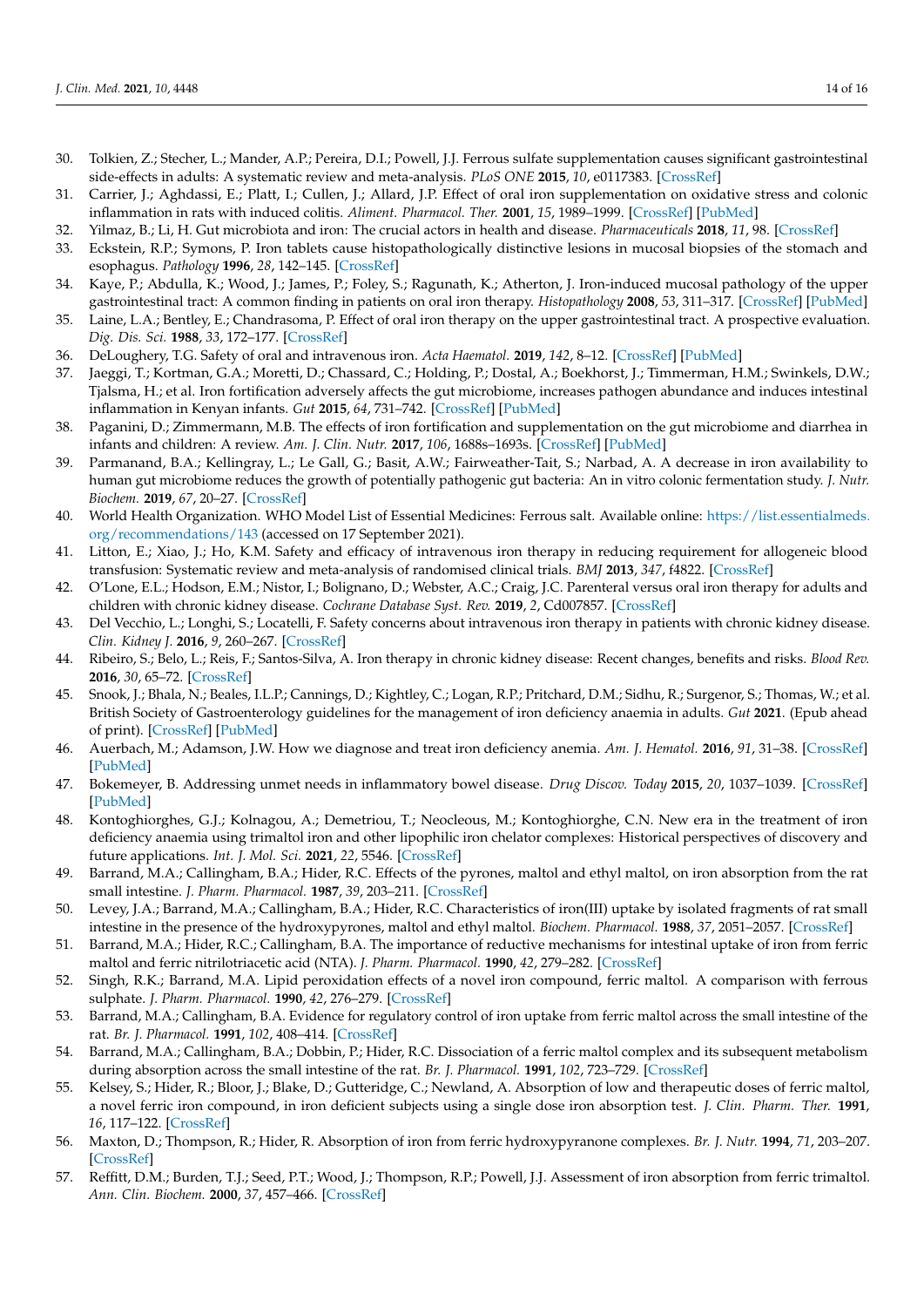- <span id="page-15-16"></span><span id="page-15-15"></span>58. Amin, S.; Nisar, S.; Kazmi, S.A. Stopped-flow kinetic study of reduction of ferric maltol complex by ascorbate. *J. Adv. Chem.* **2016**, *12*, 4338–4341. [\[CrossRef\]](http://doi.org/10.24297/jac.v12i4.2174)
- <span id="page-15-19"></span><span id="page-15-4"></span>59. Bokemeyer, B.; Krummenerl, A.; Maaser, C.; Howaldt, S.; Mroß, M.; Mallard, N. Randomized open-label phase 1 study of the pharmacokinetics of ferric maltol in inflammatory bowel disease patients with iron deficiency. *Eur. J. Drug Metab. Pharmacokinet.* **2017**, *42*, 229–238. [\[CrossRef\]](http://doi.org/10.1007/s13318-016-0334-5) [\[PubMed\]](http://www.ncbi.nlm.nih.gov/pubmed/27101422)
- <span id="page-15-0"></span>60. Mahalhal, A.; Mansfield, J.; Sampson, M.; Lewis, S.; Lamb, C.; Frau, A.; Pritchard, D.; Probert, C. PTH-102 Ferric maltol, unlike ferrous sulphate, does not adversely affect the intestinal microbiome. *Gut* **2019**, *68*, A84. [\[CrossRef\]](http://doi.org/10.1136/gutjnl-2019-BSGAbstracts.161)
- <span id="page-15-1"></span>61. Harvey, R.; Reffitt, D.; Doig, L.; Meenan, J.; Ellis, R.; Thompson, R.; Powell, J. Ferric trimaltol corrects iron deficiency anaemia in patients intolerant of iron. *Aliment. Pharmacol. Ther.* **1998**, *12*, 845–848. [\[CrossRef\]](http://doi.org/10.1046/j.1365-2036.1998.00380.x)
- <span id="page-15-17"></span><span id="page-15-5"></span>62. Gasche, C.; Ahmad, T.; Tulassay, Z.; Baumgart, D.C.; Bokemeyer, B.; Büning, C.; Howaldt, S.; Stallmach, A. Ferric maltol is effective in correcting iron deficiency anemia in patients with inflammatory bowel disease: Results from a phase-3 clinical trial program. *Inflamm. Bowel Dis.* **2015**, *21*, 579–588. [\[CrossRef\]](http://doi.org/10.1097/MIB.0000000000000314) [\[PubMed\]](http://www.ncbi.nlm.nih.gov/pubmed/25545376)
- <span id="page-15-18"></span><span id="page-15-14"></span>63. Büning, C.; Ahmad, T.; Bokemeyer, B.; Elisei, W.; Picchio, M.; Penna, A.; Giorgetti, G. Correcting iron deficiency anaemia in IBD with oral ferric maltol: Use of proton pump inhibitors does not affect efficacy. *J. Crohn's Colitis* **2015**, *9*, S339–S340. [\[CrossRef\]](http://doi.org/10.1093/ecco-jcc/jju027.639)
- <span id="page-15-6"></span>64. Schmidt, C.; Ahmad, T.; Tulassay, Z.; Baumgart, D.; Bokemeyer, B.; Howaldt, S.; Stallmach, A.; Büning, C.; AEGIS Study Group. Ferric maltol therapy for iron deficiency anaemia in patients with inflammatory bowel disease: Long-term extension data from a Phase 3 study. *Aliment. Pharmacol. Ther.* **2016**, *44*, 259–270. [\[CrossRef\]](http://doi.org/10.1111/apt.13665) [\[PubMed\]](http://www.ncbi.nlm.nih.gov/pubmed/27237709)
- <span id="page-15-12"></span>65. Quraishi, N.; Smith, S.; Ward, D.; Sharma, N.; Sampson, M.; Tselepis, C.; Iqbal, T. PTH-113 Disease activity affects response to enteral iron supplementation: Post-hoc analysis of data from the AEGIS study. *Gut* **2017**, *66*, A262. [\[CrossRef\]](http://doi.org/10.1136/gutjnl-2017-314472.512)
- <span id="page-15-20"></span>66. Jones, T.; Forsythe, A.; Sampson, M.; Tremblay, G.; Dolph, M. PSY19—Using a Bayesian network meta-analysis (NMA) to compare ferric maltol to treatments for iron deficiency and iron deficiency anaemia excluding CHF and CKD patients. *Value Health* **2018**, *21*, S439. [\[CrossRef\]](http://doi.org/10.1016/j.jval.2018.09.2596)
- <span id="page-15-13"></span>67. Kopyt, N.P. Effect of oral ferric maltol on iron parameters in patients with chronic kidney disease (CKD) and varying degrees of inflammation: A randomized, controlled trial. *J. Am. Soc. Nephrol.* **2018**, *29*, 176.
- <span id="page-15-7"></span>68. Olsson, K.M.; Fuge, J.; Brod, T.; Kamp, J.C.; Schmitto, J.; Kempf, T.; Bauersachs, J.; Hoeper, M.M. Oral iron supplementation with ferric maltol in patients with pulmonary hypertension. *Eur. Respir. J.* **2020**, *56*, 2000616. [\[CrossRef\]](http://doi.org/10.1183/13993003.00616-2020) [\[PubMed\]](http://www.ncbi.nlm.nih.gov/pubmed/32444411)
- <span id="page-15-9"></span>69. Cummings, J.F.; Fraser, A.; Stansfield, C.; Beales, I.; Sebastian, S.; Hoque, S. Ferric maltol Real-world Effectiveness Study in Hospital practice (FRESH): Clinical characteristics and outcomes of patients with inflammatory bowel disease receiving ferric maltol for iron-deficiency anaemia in the UK. *BMJ Open Gastroenterol.* **2021**, *8*, e000530. [\[CrossRef\]](http://doi.org/10.1136/bmjgast-2020-000530)
- <span id="page-15-10"></span>70. Oppong, P.; Lovato, S.; Akbar, A. PTU-124 Real world tolerability & efficacy of oral ferric maltol (Feraccru) in IBD associated anaemia. *Gut* **2018**, *67*, A252–A253. [\[CrossRef\]](http://doi.org/10.1136/gutjnl-2018-BSGAbstracts.502)
- <span id="page-15-8"></span>71. Howaldt, S.; Domènech, E.; Martinez, N.; Schmidt, C.; Bokemeyer, B. Long-term effectiveness of oral ferric maltol versus intravenous ferric carboxymaltose for the treatment of iron-deficiency anemia in patients with inflammatory bowel disease: A randomized controlled noninferiority trial. *Inflamm. Bowel Dis.* **2021**. (Epub ahead of print). [\[CrossRef\]](http://doi.org/10.1093/ibd/izab073)
- <span id="page-15-11"></span>72. Pergola, P.E.; Kopyt, N.P. Oral ferric maltol for the treatment of iron-deficiency anemia in patients with chronic kidney disease: Phase 3, multicenter, randomized, placebo-controlled trial and open-label extension. *Am. J. Kidney Dis.* **2021**. (Epub ahead of print). [\[CrossRef\]](http://doi.org/10.1053/j.ajkd.2021.03.020)
- <span id="page-15-2"></span>73. Allen, S.; Auth, M.K.-H.; Kim, J.J.; Vadamalayan, B. Safety, tolerability and pharmacokinetics of oral ferric maltol in children with iron deficiency: Phase 1 study. *JPGN Rep.* **2021**, *2*, e090. [\[CrossRef\]](http://doi.org/10.1097/PG9.0000000000000090)
- <span id="page-15-3"></span>74. Tremblay, G.; Dolph, M.; Jones, T.; Forsythe, A.; Mellor, L.; Sampson, M. PSY94—Cost-effectiveness model comparing therapeutic strategies for treating iron deficiency anaemia (IDA) in inflammatory bowel disease (IBD). *Value Health* **2018**, *21*, S452. [\[CrossRef\]](http://doi.org/10.1016/j.jval.2018.09.2669)
- 75. Tremblay, G.; Forsythe, A.; Rabe, A.; Jones, T. Comparing short form–6 dimension (SF-6D) derived utilities and EuroQol questionnaire—5 dimensions (EQ-5D) mapped utilities among patients with iron deficiency in inflammatory bowel disease (ID-IBD) treated with ferric maltol (FM) vs placebo. *Value Health* **2018**, *21*, S86. [\[CrossRef\]](http://doi.org/10.1016/j.jval.2018.04.585)
- 76. Hjelmgren, J.; Ericson, O.; Niska, P.; Kukkonen, P.; Birgegård, G. PSY98—Cost-effectiveness analysis of ferric maltol versus ferric carboxymaltose for the treatment of iron deficiency anaemia in IBD patients in Sweden and Finland. *Value Health* **2018**, *21*, S452–S453. [\[CrossRef\]](http://doi.org/10.1016/j.jval.2018.09.2673)
- 77. Lovato, S.; Oppong, P.; Akbar, A. Evaluation of ferric maltol as alternative to parenteral iron therapy in patients with inflammatory bowel disease (IBD) in terms of costs reductions and healthcare human resource utilisation. *Hemasphere* **2018**, *2*, 1066.
- 78. Schmidt, C.; Baumgart, D.; Bokemeyer, B.; Büning, C.; Howaldt, S.; Stallmach, A.; Singfield, C.; Tremblay, G.; Jones, T. P478 Treatment with ferric maltol associated with improvements in quality of life for IBD patients with iron deficiency anaemia. *J. Crohn's Colitis* **2018**, *12*, S346. [\[CrossRef\]](http://doi.org/10.1093/ecco-jcc/jjx180.605)
- 79. Howaldt, S.; Jacob, I.; Sampson, M.; Akriche, F. P331 Productivity loss in patients with inflammatory bowel disease receiving treatment for iron deficiency anaemia: A comparison of ferric maltol and IV iron. *J. Crohn's Colitis* **2020**, *14*, S319–S320. [\[CrossRef\]](http://doi.org/10.1093/ecco-jcc/jjz203.460)
- 80. Howaldt, S.; Jacob, I.; Sampson, M.; Akriche, F. P567 Impact of oral ferric maltol and IV iron on health-related quality of life in patients with iron deficiency anaemia and inflammatory bowel disease, and relationship with haemoglobin and serum iron. *J. Crohn's Colitis* **2020**, *14*, S478–S479. [\[CrossRef\]](http://doi.org/10.1093/ecco-jcc/jjz203.695)
- 81. Howaldt, S.; Jacob, I.; Sampson, M.; Akriche, F. P685 Healthcare resource use associated with ferric maltol and IV iron treatment for iron deficiency anaemia in patients with inflammatory bowel disease. *J. Crohn's Colitis* **2020**, *14*, S558. [\[CrossRef\]](http://doi.org/10.1093/ecco-jcc/jjz203.813)